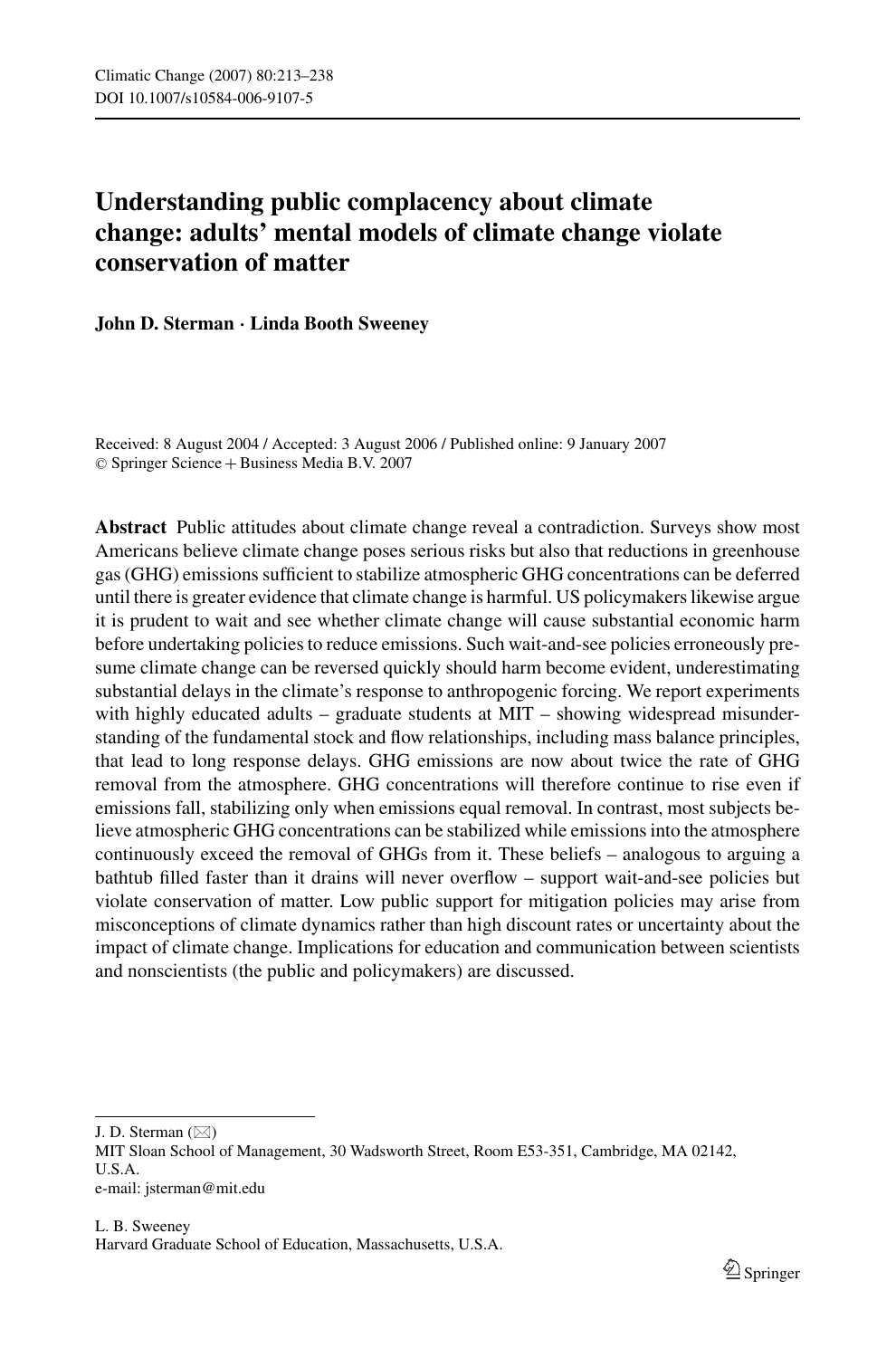## **1 Introduction**

Critical public policy issues increasingly involve complex physical and natural systems. Policies for such systems should be based on the best available scientific knowledge. In democracies, however, the beliefs of the public, not only those of experts, affect government policy and citizen adoption of policies. If widely held mental models of complex systems are faulty, people may inadvertently favor policies that yield outcomes they neither intend nor desire. Climate change is such an issue. Opinion surveys show an apparent contradiction in public attitudes on climate change. Most Americans support the Kyoto Accord and Climate Stewardship Act, believe human activity contributes to climate change, and desire to limit the risk of harm from it (Brechin 2003; Kull 2001; Leiserowitz 2003; Taylor 2001; Krosnick et al. 2000). Yet large majorities oppose mitigation policies such as energy taxes (Leiserowitz 2003; O'Connor et al. 1999). Many advocate a "wait and see strategy." Asked to choose which of several statements came closest to their own view, nearly 60% chose either "until we are sure that global warming is really a problem, we should not take any steps that would have economic costs" or "its effects will be gradual, so we can deal with the problem gradually" (Kull 2001). US federal policymakers similarly argue it is prudent to determine whether anthropogenic climate change will cause substantial harm before reducing GHG emissions.<sup>1</sup> Advocates of the wait-and-see approach reason that uncertainty about the causes and consequences of climate change mean potentially costly actions to address the risks should be deferred. If climate change turns out to be more harmful than expected, policies to mitigate it can then be implemented.

Wait-and-see policies often work well in simple systems, specifically those with short lags between detection of a problem and the implementation and impact of corrective actions. In boiling water for tea, one can wait until the kettle boils before taking action because there is essentially no delay between the boiling of the water and the whistle of the kettle, nor between hearing the whistle and removing the kettle from the flame. Few complex public policy challenges can be addressed so quickly. To be a prudent response to the risks of climate change, wait-and-see policies require short delays in all the links in a long causal chain, stretching from the detection of adverse climate impacts to the decision to implement mitigation policies to emissions reductions to changes in atmospheric GHG concentrations to radiative forcing to surface warming and finally to climate impacts, including changes in ice cover, sea level, weather patterns, agricultural productivity, the distribution of species, extinction rates, and the incidence of diseases, among others. None of these conditions hold: there are long delays in every link of the chain (Wigley 2005; Meehl et al. 2005; Houghton et al. 2001; O'Neill and Oppenheimer 2002; Alley et al. 2003; Thomas et al. 2004; Stachowicz et al. 2002; Rodo et al. 2002; Fiddaman 2002). Some of the response delay arises from the time required to develop scientific understanding and consensus for policy change. Some of

<sup>&</sup>lt;sup>1</sup> For example, President Bush introduced the Clear Skies Initiative with the following statement (www.whitehouse.gov/news/releases/2002/02/20020214-5.html, 2002):

My administration is committed to cutting our nation's greenhouse gas intensity – how much we emit per unit of economic activity – by 18 percent over the next 10 years. This will set America on a path to slow the growth of our greenhouse gas emissions and, as science justifies, to stop and then reverse the growth of emissions. This is the common sense way to measure progress. ... If, however, by 2012, our progress is not sufficient and sound science justifies further action, the United States will respond with additional measures. ...

See also Hearing on Global Climate Change and the U.S. Climate Action Report, US Senate Committee on Commerce, Science, and Transportation, July 11, 2002.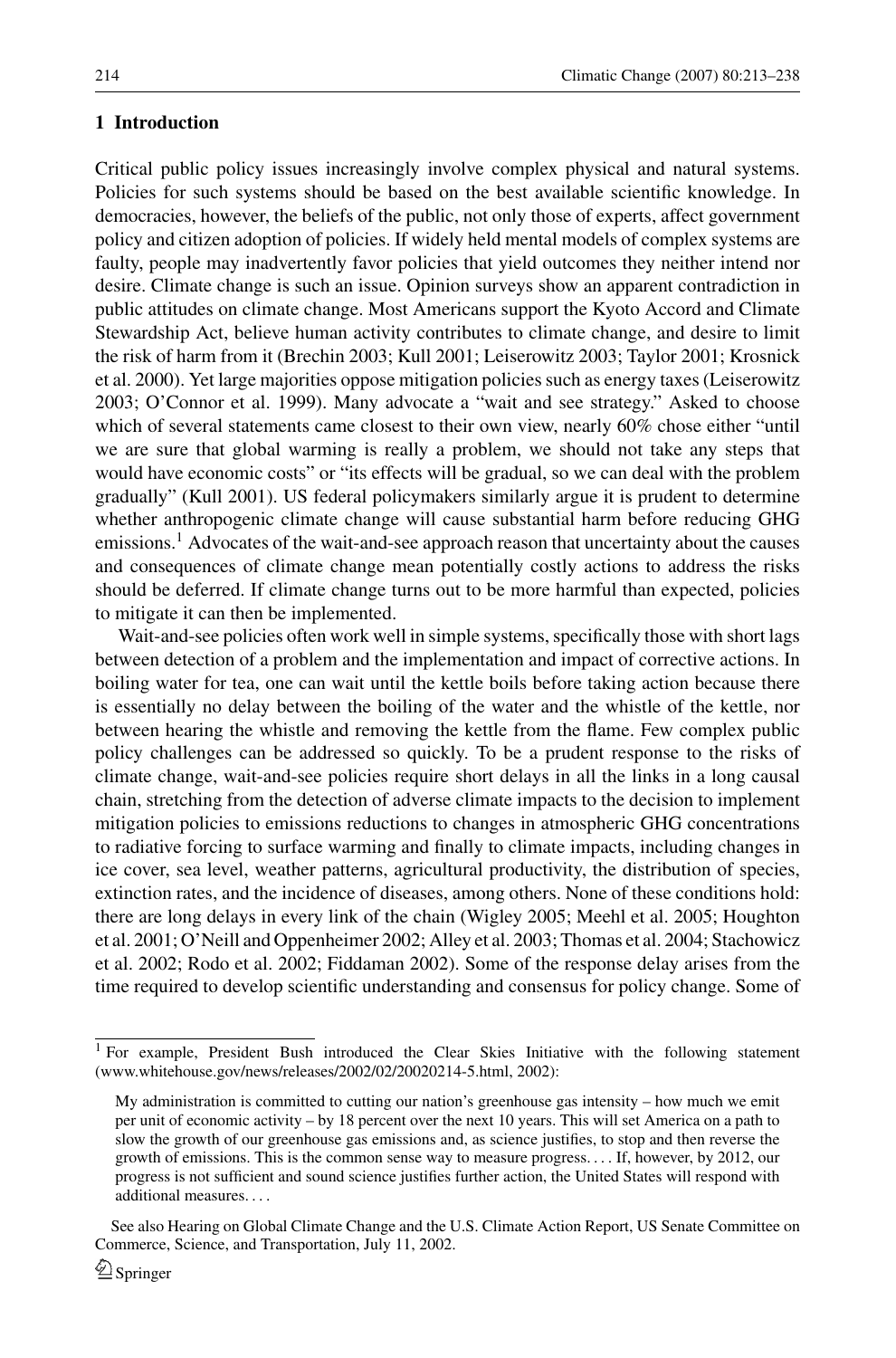the delay arises from the time required to build the public and political support needed to pass legislation and ratify international agreements. Some arises from inertia in the economy and energy system: even after policies to promote energy efficiency and non-carbon energy sources are implemented, existing stocks of GHG-generating capital (automobiles, industrial plant and equipment, housing, infrastructure) are only gradually replaced or retrofitted, while noncarbon alternatives are only gradually developed and deployed (Fiddaman 2002).

The longest response delays, however, arise within the climate itself, from the stock and flow relationships among GHG emissions, GHG concentrations, and global mean temperature. Two stock-flow structures are fundamental: global mean surface temperature integrates (accumulates) net radiative forcing (minus net heat transfer to the deep ocean). In turn, radiative forcing is affected by the level of GHGs in the atmosphere, which integrates emissions less the rate at which GHGs are removed from the atmosphere. Anthropogenic GHG emissions are now roughly double the net rate of GHG removal by natural processes (net uptake by biomass, the ocean, and other sinks) (Houghton et al. 2001). Even if policies to mitigate climate change caused GHG emissions to fall, atmospheric GHG concentrations would continue to rise until emissions fell to the removal rate. GHG concentrations can fall only if emissions drop below removal. Warming would continue until atmospheric concentrations fell enough, and global mean temperature rose enough, to restore net radiative balance. Global mean surface temperature would then peak, and climate changes such as sea level rise from ice melt and thermal expansion would continue (Wigley 2005; Meehl et al. 2005). The belief that wait-and-see policies are prudent implicitly presumes the climate is roughly a first-order linear system with a short time constant, rather than a high-dimensional dynamical system with long delays, multiple positive feedbacks and nonlinearities that might cause abrupt, persistent and costly regime changes (Alley et al. 2003; Scheffer et al. 2001).

Why do people underestimate the time delays in the response of climate to GHG emissions? Obviously the average person is not trained in climatology, and studies document low levels of public understanding of climate processes (Kasemir et al. 2000; Kempton 1997; Bostrom et al. 1994; Read et al. 1994). We hypothesize, however, that widespread underestimation of climate inertia arises from a more fundamental limitation of people's mental models: weak intuitive understanding of stocks and flows – the concept of accumulation in general, including principles of mass and energy balance.<sup>2</sup> Prior work shows people have difficulty relating the flows into and out of a stock to the trajectory of the stock, even in simple situations such as filling a bathtub or managing a firm's inventory (Booth Sweeney and Sterman 2000). Instead, people often assess system dynamics using a *pattern matching* heuristic, seeking correlations among the data and using these to project future values. Humans can detect positive correlations in data well, indeed often perceiving patterns where none exist (Plous 1993 reviews relevant studies). In the context of climate change, a prototype experiment (Sterman and Booth Sweeney 2002) found that many people used a pattern-matching heuristic to project future climate variables, concluding that system outputs (e.g., global mean temperature) are positively correlated with inputs (e.g., emissions). $3$ 

<sup>2</sup> Definitions of the term 'mental model' are many and varied, including domain knowledge, typologies for categorizing experience, and heuristics for judgment and decisionmaking, among others (see, e.g., Axelrod 1976; Gentner, and Stevens 1983; Johnson-Laird 1983; Morgan et al. 2002). As used here, the term 'mental model' includes a person's (often implicit) beliefs about the networks of causes and effects that describe how a system operates, along with the boundary of the model (which factors are considered endogenous, exogenous, or immaterial) and the time horizon considered relevant.

<sup>&</sup>lt;sup>3</sup> Sterman and Booth Sweeney (2002) report a prototype of the present experiment. However, while the results were consistent with pattern matching, the tasks used did not control for different information displays, and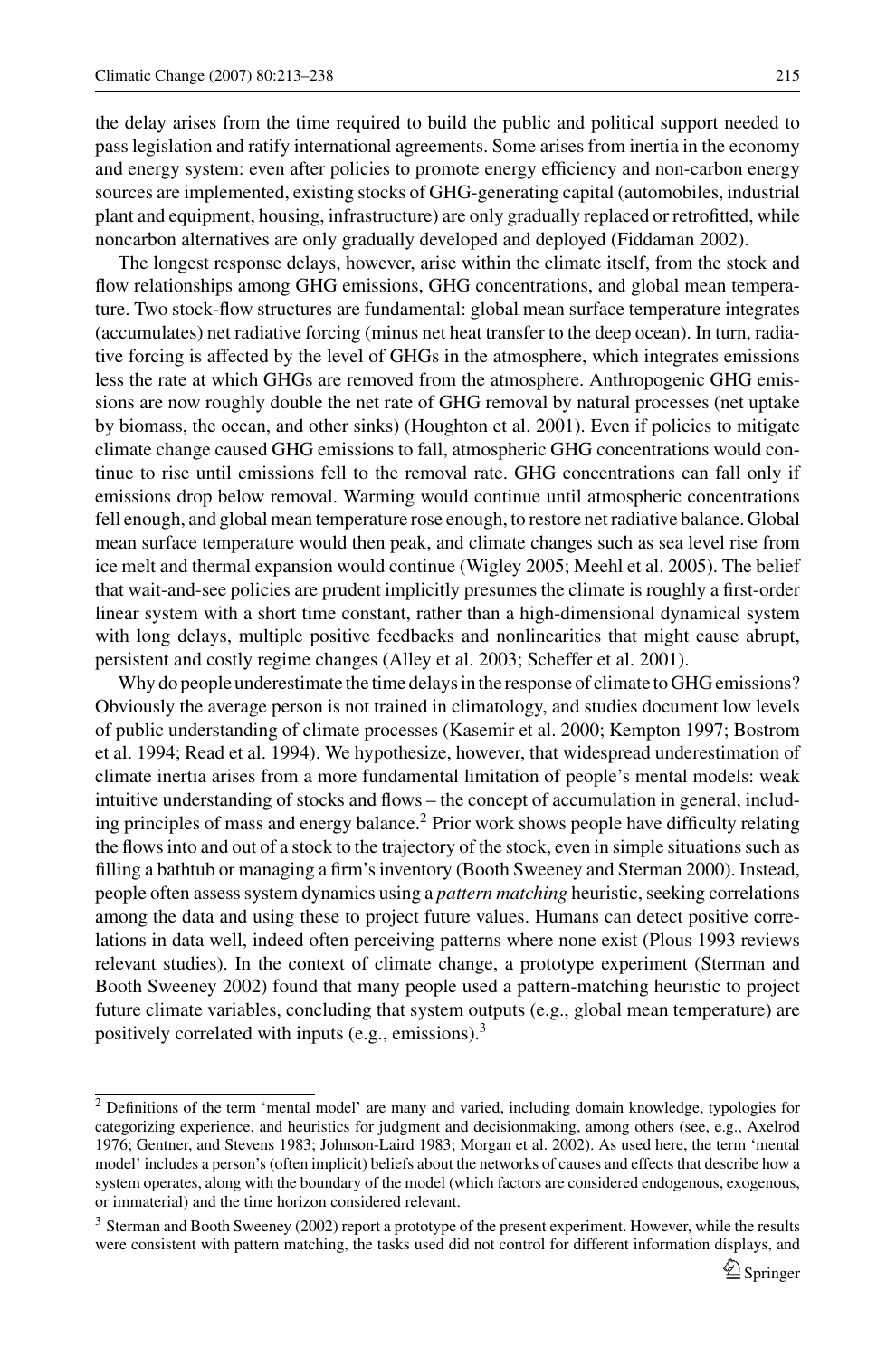Pattern matching often works well in simple systems but fails in systems with significant stock and flow structures: a stock can rise even as its net inflow falls, as long as the net inflow is positive. For example, a nation's debt rises as long as its fiscal deficit is positive, even as the deficit falls; debt falls only when the government runs a surplus. Since anthropogenic GHG emissions are now roughly double net removal, atmospheric GHGs would continue to accumulate, increasing net radiative forcing, even if emissions drop – until emissions fall to net removal (of course, removal is not constant; we consider the dynamics of removal below). In contrast, pattern matching incorrectly predicts mean temperature and atmospheric GHGs closely track emissions; hence stabilizing emissions would rapidly stabilize climate, and emissions cuts would quickly reverse warming and limit damage from climate change. People who assess the dynamics of the climate using a pattern matching heuristic – projecting past correlations among emissions,  $CO<sub>2</sub>$  concentrations, and temperature – will significantly underestimate the lags in the response of the climate to changes in emissions and the magnitude of emissions reductions needed to stabilize atmospheric GHG concentrations.

We conducted experiments to determine the extent to which highly educated adults understand the fundamental relationship between flows of GHGs and the stock of GHGs in the atmosphere. We find significant misperceptions of basic climate dynamics in a population of graduate students at an elite university. Pattern matching is widespread. Worse, a large majority violate fundamental physical constraints including conservation of mass. Most believe atmospheric greenhouse gas concentrations can be stabilized even as emissions into the atmosphere continuously exceed removal of GHGs from it, analogous to arguing a bathtub filled faster than it drains will never overflow. These beliefs favor wait-and-see policies, but violate basic laws of physics. After presenting the experiment and results, we consider the implications for risk communication, education, and the process of social change required for widespread adoption of policies to mitigate GHG emissions.

#### **2 Method**

## 2.1 Task description and information display

We first presented subjects with a brief nontechnical summary of climate change such as would be suitable for the policymaker or intelligent layperson. The descriptive text (Fig. 1A) is quoted or paraphrased from the IPCC's Third Assessment Report [TAR] Summary for Policymakers [SPM] (Houghton et al. 2001), a document intended for nonscientists (Table 1 shows the sources for each statement in the description provided to the subjects). The text explicitly describes the stock of atmospheric  $CO<sub>2</sub>$  (the principal anthropogenic GHG),  $CO<sub>2</sub>$ emissions, and the removal of  $CO<sub>2</sub>$  from the atmosphere by natural processes, including the magnitude of the net removal flow, providing cues prompting subjects to notice the relationship between the stock of  $CO<sub>2</sub>$  in the atmosphere and the emissions and removal flows that alter it.

Subjects were then presented with a scenario for the evolution of atmospheric  $CO<sub>2</sub>$  and asked to describe the emissions trajectory required to realize it (Fig. 1B). We defined two scenarios in which atmospheric  $CO<sub>2</sub>$  gradually rises (falls) from year 2000 levels of about 370 ppm to 400 (340) ppm by 2100, changes of roughly  $\pm 8\%$ . The two CO<sub>2</sub> scenarios were designed to discriminate sharply between the predictions of pattern matching and those based

did not enable subjects' conformance with conservation principals to be assessed. These factors are controlled here.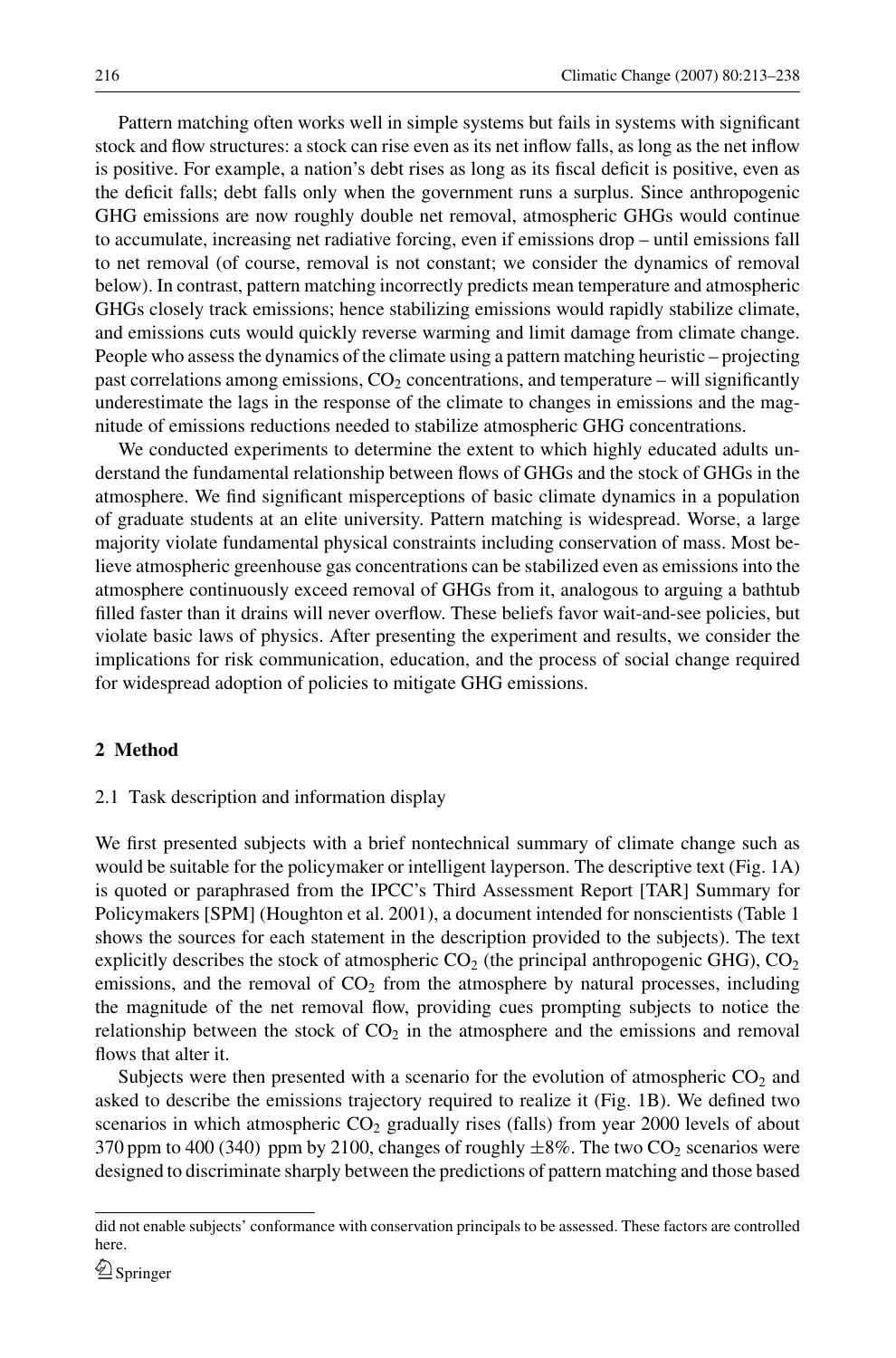Consider the issue of global warming. In 2001, the Intergovernmental Panel on Climate Change (IPCC). a scientific panel organized by the United Nations, concluded that carbon dioxide (CO.) and other greenhouse gas emissions were contributing to global warming. The panel stated that "most of the warming observed over the last 50 years is attributable to human activities."

The amount of CO, in the atmosphere is affected by natural processes and by human activity. Anthropogenic CO<sub>s</sub> emissions (emissions resulting from human activity, including combustion of fossil fuels and changes in land use, especially deforestation), have been growing since the start of the industrial revolution (Figure 1). Natural processes gradually remove CO, from the atmosphere (for example, as it is used by plant life and dissolves in the ocean). Currently, the net removal of atmospheric CO, by natural processes is about half of the anthropogenic CO, emissions. As a result, concentrations of CO, in the atmosphere have increased, from preindustrial levels of about 280 parts per million (ppm) to about 370 ppm today (Figure 2). Increases in the concentrations of greenhouse gases reduce the efficiency with which the Earth's surface radiates energy to space. This results in a positive radiative forcing that tends to warm the lower atmosphere and surface. As shown in Figure 3, global average surface temperatures have increased since the start of the industrial revolution.





**Fig. 1** Climate policy task. Subjects were presented with the description in (A), drawn from the IPCC TAR Summary for Policymakers (Houghton et al. 2001), followed by one of two  $CO_2$  scenarios. Half the subjects received the scenario shown in  $(B; next page)$  in which atmospheric  $CO<sub>2</sub>$  rises to 400 ppm and then stabilizes; the other half received a scenario in which atmospheric  $CO<sub>2</sub>$  gradually falls and stabilizes at 340 ppm, as shown in (C). Subjects then sketch their estimate of the emissions path needed to achieve the CO2 scenario, on the graph of emissions provided. The Emissions and Removal (ER) graphical response format is shown. In the Emissions Graph (EG) format, the data point for net removal on the graph of emissions in  $(B)$  and  $(C)$  is omitted, and the prompt reads "The graph below shows anthropogenic  $CO<sub>2</sub>$ emissions from 1900–2000. Sketch your estimate of likely future anthropogenic  $CO<sub>2</sub>$  emissions, given the scenario above." In the multiple choice (MC) condition, subjects received the choices shown in Table 2. In all cases subjects were also asked to select the behavior of global mean temperature, in MC format, and to provide a brief written explanation for their emissions and temperature trajectories (Table 2). (*Continued on next page*)

 $\mathcal{Q}_{\text{Springer}}$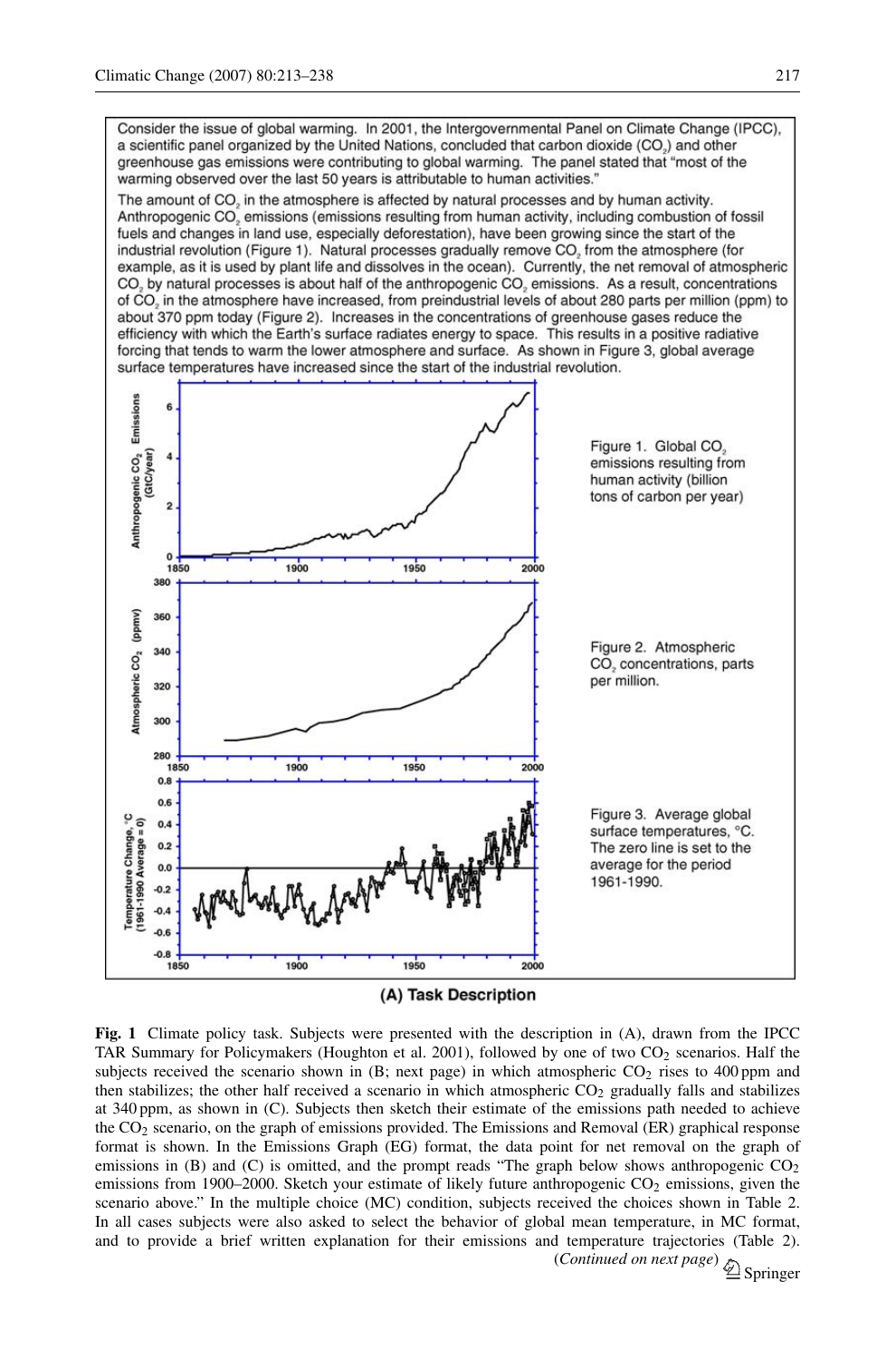



**Fig. 1** (*Continued*)

on understanding of the stock and flow structure and are therefore lower than those in, e.g., the IPCC Special Report on Emissions Scenarios [SRES] (Houghton et al. 2001), in which  $CO<sub>2</sub>$ concentrations rise through 2100. When atmospheric  $CO<sub>2</sub>$  rises throughout the time horizon, pattern matching and conservation principles yield similar predictions. Such scenarios would not reveal whether subjects understand stock-flow relationships, specifically that atmospheric CO2 rises as long as emissions exceed removal and stabilizes only if emissions equal removal.

Studies show that information displays may affect people's responses in judgment and decision making tasks (e.g., Kleinmuntz and Schkade 1993). To minimize potential response bias we tested three question formats. In the Emissions and Removal (ER) condition (shown in Fig. 1B) subjects were explicitly directed to draw their estimate of future  $CO<sub>2</sub>$  removal, then draw the emissions path needed to achieve the scenario for atmospheric  $CO<sub>2</sub>$  they were given. Prompting subjects to consider removal should increase use of stock-flow and mass balance principles, favoring high performance. The Emissions Graph (EG) condition is similar but omits the prompt for the removal trajectory and the data point showing current net removal, testing whether subjects spontaneously consider removal. The Multiple Choice  $\hat{Z}$ Springer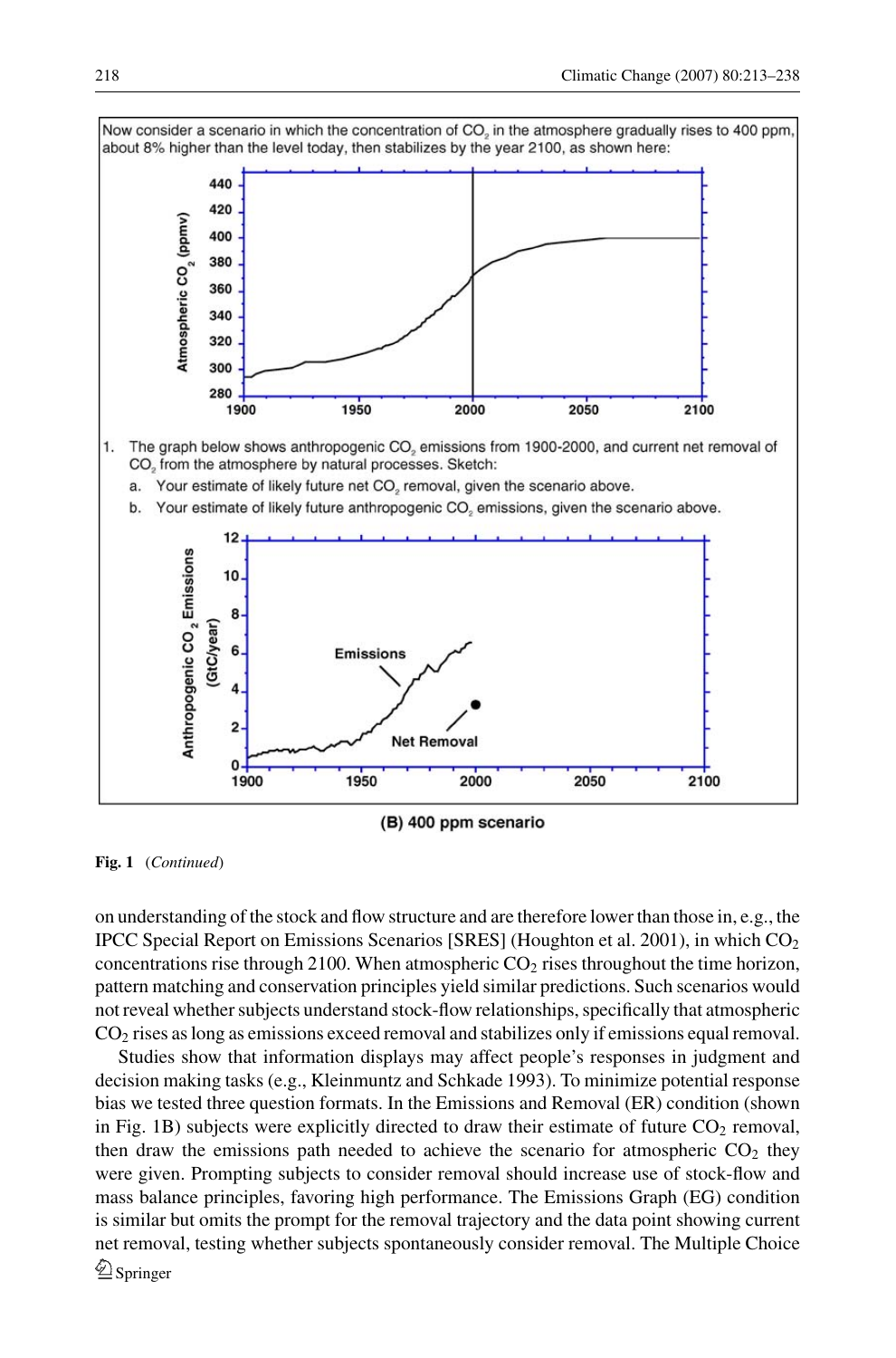

**Fig. 1** (*Continued*)

(MC) condition (Table 2) provides a textual rather than graphical response format in which subjects select which of seven emissions trajectories they believe to be most consistent with the specified  $CO<sub>2</sub>$  scenario. Choices range from continued emissions growth to immediate decline below current rates. The MC condition is less cognitively demanding but provides limited choice; the EG and ER formats do not constrain subject choice but require construction of a graph.

Each format was designed, wherever possible, to reduce bias that might arise from asymmetries in the presentation of the response options. The seven choices in the MC format are symmetric around the neutral choice of stabilization at current rates (no change in emissions). The graph provided for the EG and ER formats shows emissions on a scale from 0–12 GtC/year, placing current emissions at the neutral point approximately halfway between axis limits. A scale from 0–7 GtC/year would likely bias responses towards lower emissions; a scale from 5–29 GtC/year, as used in the TAR to show emissions under the SRES scenarios (Houghton et al. 2001, Fig. 17, p. 64), would likely bias responses towards higher emissions. In all conditions subjects were also asked for the likely response of global  $\mathcal{Q}_{\text{Springer}}$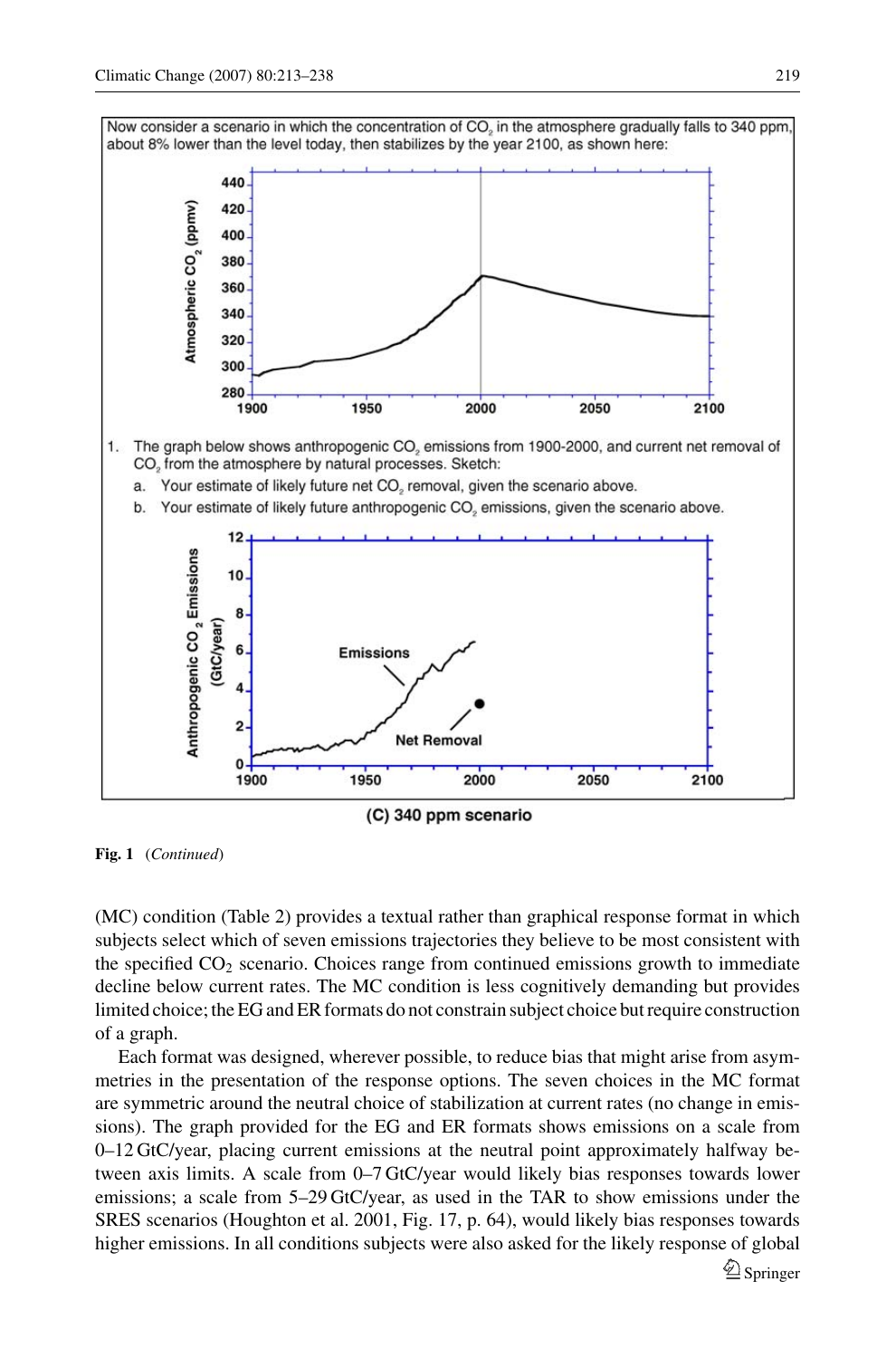**Table 1** The description in the task (Fig. 1A; reproduced below) is quoted or paraphrased from the IPCC TAR Summary for Policymakers; page numbers in notes below refer to the TAR.

Consider the issue of global warming. In 2001, the Intergovernmental Panel on Climate Change (IPCC), a scientific panel organized by the United Nations, concluded that carbon dioxide  $(CO<sub>2</sub>)$  and other greenhouse gas emissions were contributing to global warming.<sup>a</sup> The panel stated that "most of the warming observed over the last 50 years is attributable to human activities."<sup>b</sup>

The amount of CO<sub>2</sub> in the atmosphere is affected by natural processes and by human activity. Anthropogenic CO2 emissions (emissions resulting from human activity, including combustion of fossil fuels and changes in land use, especially deforestation)<sup>c</sup>, have been growing since the start of the industrial revolution (Fig. 1).<sup>d</sup> Natural processes gradually remove CO<sub>2</sub> from the atmosphere (for example, as it is used by plant life and dissolves in the ocean). Currently, the net removal of atmospheric  $CO<sub>2</sub>$  by natural processes is about half of the anthropogenic  $CO_2$  emissions.<sup>e</sup> As a result, concentrations of  $CO_2$  in the atmosphere have increased, from preindustrial levels of about 280 parts per million (ppm) to about 370 ppm today (Fig. 2).<sup>f</sup> Increases in the concentrations of greenhouse gases reduce the efficiency with which the Earth's surface radiates energy to space. This results in a positive radiative forcing that tends to warm the lower atmosphere and surface.<sup>g</sup> As shown in Fig. 3, global average surface temperatures have increased since the start of the industrial revolution.<sup>h</sup>

 $a_{\rm pp.}$  5–7, e.g.: "Concentrations of atmospheric greenhouse gases and their radiative forcing have continued to increase as a result of human activities"

 $c_{p.}$  5: "Changes in climate occur as a result of both internal variability within the climate system and external factors (both natural and anthropogenic)." p. 7: "About three-quarters of the anthropogenic emissions of  $CO<sub>2</sub>$  to the atmosphere during the past 20 years is due to fossil fuel burning. The rest is predominantly due to land-use change, especially deforestation."  $p. 12$ : "Emissions of  $CO<sub>2</sub>$  due to fossil fuel burning are virtually certain to be the dominant influence on the trends in atmospheric  $CO<sub>2</sub>$  concentration during the 21st century"

 $d_p$ . 6: "All three records [concentrations of CO<sub>2</sub>, CH<sub>4</sub>, and N<sub>2</sub>O] show effects of the large and increasing growth in anthropogenic emissions during the Industrial Era"

 $e_p$ . 7: "Currently the ocean and the land together are taking up about half of the anthropogenic CO<sub>2</sub> emissions"

<sup>f</sup>p. 39: "The atmospheric concentration of CO<sub>2</sub> has increased from 280 ppm in 1750 to 367 ppm in 1999"  $\epsilon_{\rm p}$ . 5: "A positive radiative forcing, such as that produced by increasing concentrations of greenhouse gases, tends to warm the surface." p. 5, note 8: "*Radiative forcing* is a measure of the influence a factor has in altering the balance of incoming and outgoing energy in the Earth-atmosphere system, and is an index of the importance of the factor as a potential climate change mechanism"

<sup>h</sup>p. 2, "The global average surface temperature (the average of near surface air temperature over land, and sea surface temperature) has increased since 1861." Also, p. 3, Fig. 1a,b.

mean temperature given the  $CO<sub>2</sub>$  scenario and to provide a brief written explanation for their responses (Table 2). We implemented the full factorial design (2 CO<sub>2</sub> scenarios  $\times$  3 response modes), with subjects assigned randomly to each.

#### 2.2 Subjects

Subjects were students in a management elective at MIT, including MBA students (63%), graduate candidates in other programs  $(35%)$  and undergraduates  $(2%)$ . Reflecting the student body at MIT, the subject pool was highly educated, particularly in technical fields. Three-fifths were trained in engineering, science, or mathematics; most others were trained in the social sciences, primarily economics. Only 3% reported undergraduate degrees in the humanities. Over 30% held a prior graduate degree (70% in engineering, science, mathematics, or medicine, 26% in economics or social science, and the remainder in the humanities). Mean age was 30 ( $\sigma = 5$ , range 20–56). Subjects carried out the task in class  $\mathcal{Q}_{\text{Springer}}$ 

 $b$ p. 10.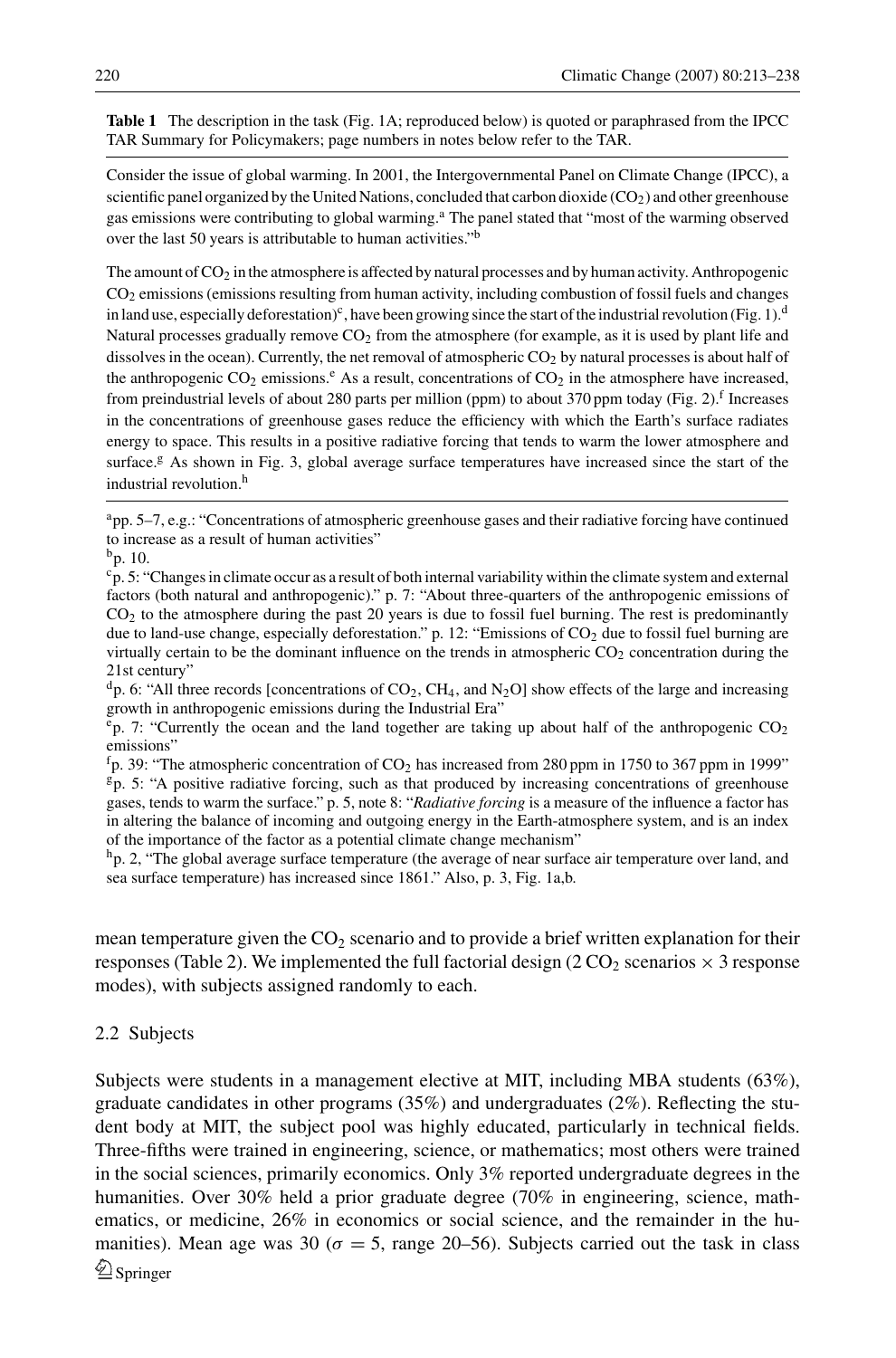**Table 2** The multiple choice (MC) condition. In the MC condition, subjects select one of the options below to describe the trajectory of emissions required to achieve the  $CO<sub>2</sub>$  scenario they received instead of the graph shown in Fig. 1B,C. All subjects also received the question below regarding mean global temperature (in MC format) and were asked to provide a written explanation for their  $CO<sub>2</sub>$  and temperature trajectories

1. For this to occur,  $CO<sub>2</sub>$  emissions resulting from human activity would have to:

- Continue to rise through the year 2100.
- Gradually rise about 8% and then stabilize by the year 2100.
- Gradually rise less than 8% and then stabilize by the year 2100.
- Stabilize now at current rates.
- Gradually fall about 8% and then stabilize by the year 2100.
- Gradually fall more than 8% and then stabilize by the year 2100.
- Immediately drop more than 8% and then stabilize by the year 2100.
- 2. Assuming  $CO<sub>2</sub>$  concentrations follow the scenario above, the average global temperature would most likely:
	- Continue to rise through the year 2100.
	- Continue to rise, then stabilize by the year 2100.
	- Rise for a few more years, then peak, gradually fall and stabilize above current levels.
	- Stabilize now at current levels.
	- Rise for a few more years, then peak, gradually fall and stabilize below current levels.
	- Rise for a few more years, then peak and continue to fall through the year 2100.
	- Immediately drop, then stabilize by the year 2100 below current levels.

3. Why? Explain your choices (*briefly*):

|               |     |           |     | $CO2$ scenario |     |        |
|---------------|-----|-----------|-----|----------------|-----|--------|
|               |     | $400$ ppm |     | $340$ ppm      |     | Total  |
| Response mode | (N) | $(\%)$    | (N) | $(\%)$         | (N) | $(\%)$ |
| МC            | 38  | 17.9      | 35  | 16.5           | 73  | 34.4   |
| EG            | 34  | 16.0      | 35  | 16.5           | 69  | 32.5   |
| ER            | 37  | 17.5      | 33  | 15.6           | 70  | 33.0   |
| Total         | 109 | 51.4      | 103 | 48.6           | 212 | 100.0  |

**Table 3** Distribution of subjects among experimental conditions

and were given approximately ten minutes; many finished earlier. The subjects were informed that the exercise illustrated important concepts they were about to study and would be used anonymously in this research. Subjects were informed that participation was voluntary and that the results would not be graded. The response rate exceeded 90%, yielding  $N = 212$  usable responses, approximately balanced among the six cells of the design (Table 3).

# 2.3 Mass balance vs. pattern matching

Subjects do not need training in climatology or calculus to respond correctly. The dynamics can be understood using a bathtub analogy in which the water level represents the stock of atmospheric  $CO<sub>2</sub>$ . Like any stock, atmospheric  $CO<sub>2</sub>$  rises only when the inflow to the tub  $\mathcal{Q}_{\text{Springer}}$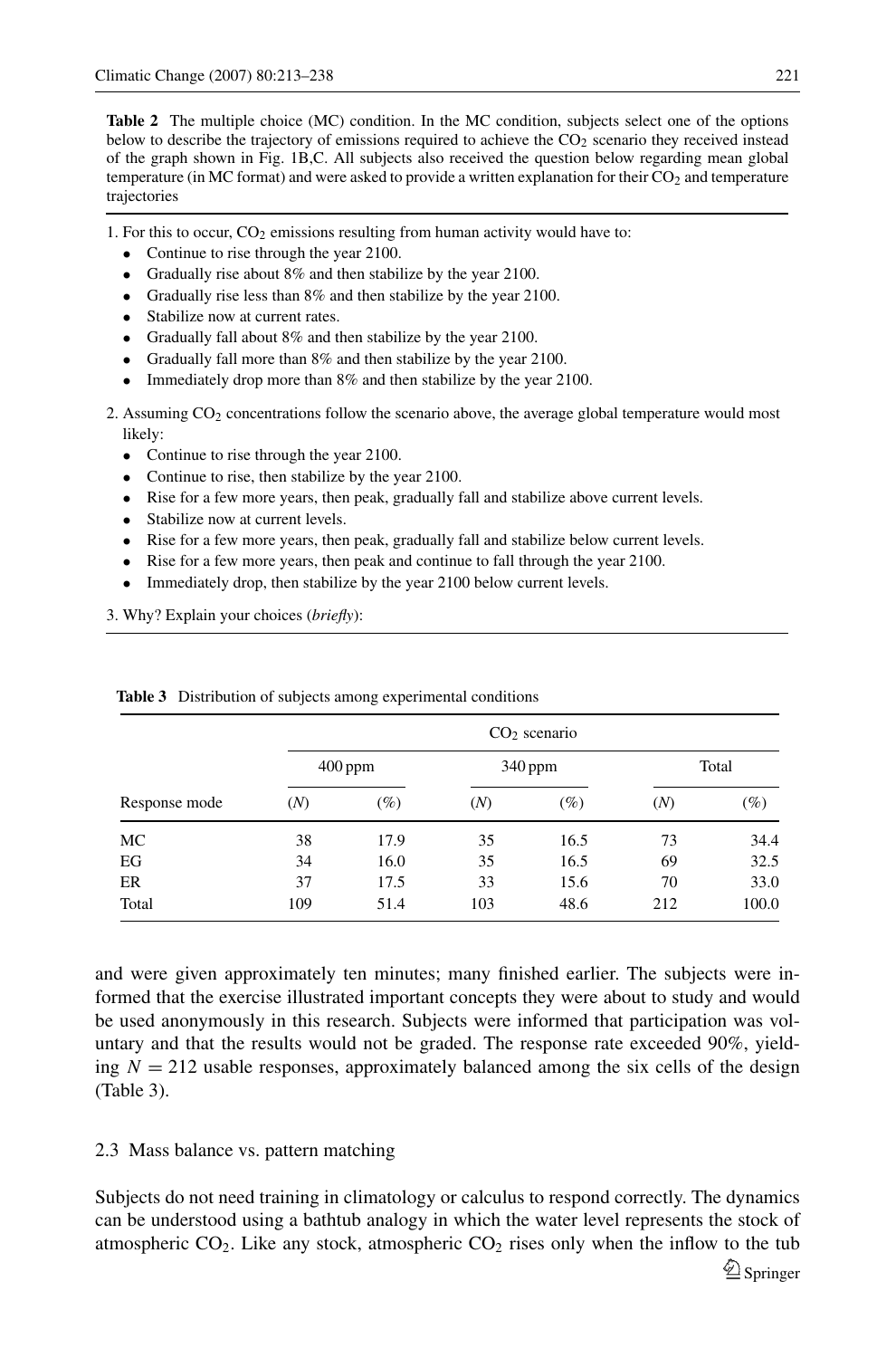(emissions,  $E$ ) exceeds the outflow (net removal,  $R$ ), is unchanging only when inflow equals outflow  $(E = R)$  and falls only when outflow exceeds inflow  $(R > E)$ . Subjects should be able to use these basic stock-flow relationships and the task description to constrain possible emissions trajectories. The description (Fig. 1A) informs subjects that anthropogenic  $CO<sub>2</sub>$ emissions are now roughly double net removal, so the level of water in the tub is rising. Given an estimate of future removal, the emission path required to achieve the specified scenario for atmospheric  $CO<sub>2</sub>$  is readily determined. In the 400 ppm case,  $CO<sub>2</sub>$  increases at a diminishing rate after 2000. Unless subjects believe net removal will at least double, emissions must peak near the present time (the inflection point in atmospheric  $CO<sub>2</sub>$ ) and fall below current rates to reach removal by 2100. In the 340 ppm case, atmospheric CO2 peaks near the present time, then gradually falls. Emissions must immediately fall below removal, then gradually approach removal from below. In contrast, pattern matching incorrectly suggests emissions will be correlated with atmospheric  $CO<sub>2</sub>$ , gradually rising above current rates when  $CO<sub>2</sub>$  rises to 400 ppm and gradually falling when  $CO<sub>2</sub>$  falls to 340 ppm.

#### **3 Results**

#### 3.1 Emissions

To respond correctly subjects must first estimate future net  $CO<sub>2</sub>$  removal. Studies suggest net removal is likely to fall (Houghton et al. 2001; Cox et al. 2000; Sarmiento et al. 1998) as terrestrial and oceanic carbon sinks fill (Casperson et al. 2000; House et al. 2002), as the partial pressure of  $CO<sub>2</sub>$  in the mixed layer of the ocean rises (Oeschgar et al. 1975; Sarmiento et al. 1995), or if climate change enhances carbon release from boreal forests, tundra, the tropics, and other biomes (White et al. 2000; Betts 2000; Goulden et al. 1998; Milyukova et al. 2002; Malhi et al. 2002; Page et al. 2002; Gill et al. 2002). In the long run (after 2100), stabilizing atmospheric  $CO<sub>2</sub>$  requires emissions "to decline to a very small fraction of current emissions" determined by persistent carbon sinks such as peat formation and rock weathering (Houghton et al. 2001, p. 12). Not surprisingly, subjects' knowledge of these biogeochemical processes is limited. Few believe net removal will fall. Some assume removal remains constant, a belief that reduces the cognitive effort required to determine emissions. Some believe removal is roughly proportional to atmospheric  $CO<sub>2</sub>$  (through  $CO<sub>2</sub>$ fertilization). In the Emissions and Removal (ER) condition 72% show net removal rising by 2100 and 31% show it more than doubling. Such beliefs grossly overestimate current models of natural uptake and potential rates of carbon capture and sequestration (Herzog et al. 2003; Chisholm et al. 2001; Buesseler and Boyd 2003; Jean-Baptiste and Ducroux 2003; Buesseler et al. 2004; Scott et al. 2004). Subjects' estimates of removal suggest a need for public education about the basics of the carbon cycle, consistent with studies showing low awareness of basic climate structure and carbon sequestration (Kempton 1997; Kasemir et al. 2000; Palmgren et al. 2004).

Our focus, however, is not whether people understand the processes governing  $CO<sub>2</sub>$  removal but whether they can describe an emissions path consistent with  $CO<sub>2</sub>$  stabilization *given* their estimated removal path. If people do not understand the fundamental mass balance principle that stabilizing GHG concentrations requires emissions equal net removal, providing them with better information on future removal will do little to alter the belief that stabilizing emissions would quickly stabilize the climate.

 $\mathcal{Q}_{\text{Springer}}$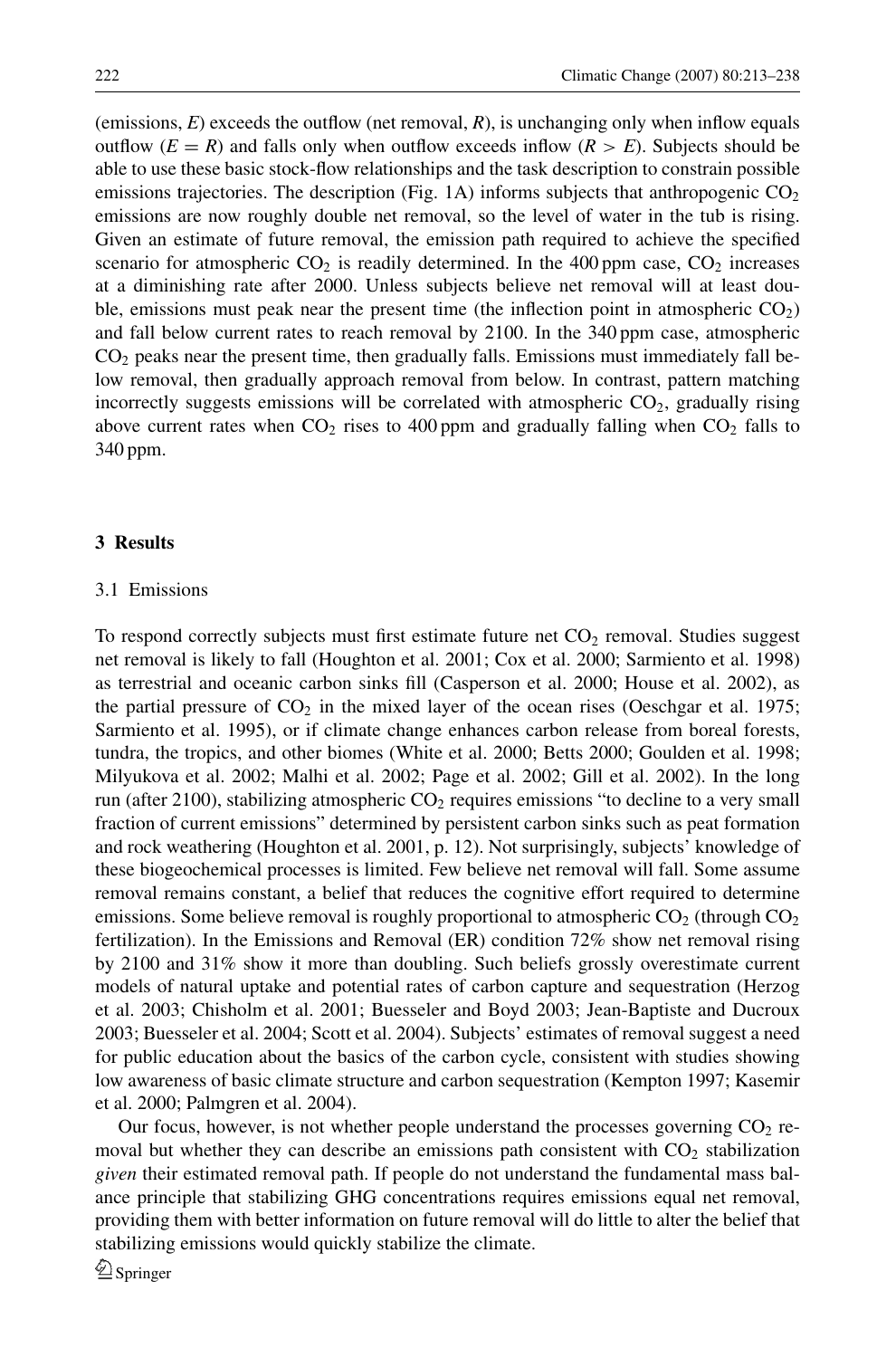

**Fig. 2** Typical responses, illustrating pattern matching. (A, B): 400 ppm case. Note that both subjects select emissions  $E \gg$  net removal *R* in 2100, though atmospheric CO<sub>2</sub> is unchanging by 2100, which requires  $E = R$ . (C, D): 340 ppm case. Note that the subjects select emissions paths such that  $E > R$  throughout, though declining atmospheric  $CO_2$  requires  $E \le R$ . In all four cases subjects chose emissions paths that match the atmospheric  $CO<sub>2</sub>$  path in the scenario.

Results show evidence of pattern matching in all response formats. To illustrate, Fig. 2 shows typical responses in the ER condition in which subjects draw both emissions and removal. Panels A and B show two subjects who faced the 400 ppm condition. Both subjects draw emissions patterns that match the path of atmospheric  $CO<sub>2</sub> - a$  gradual rise to stabilization above current rates. Further, both subjects show emissions exceed net removal at all times. Instead of stabilizing by 2100, atmospheric  $CO<sub>2</sub>$  would continue to rise. Indeed, the gap between the subjects' estimates of emissions and removal is near a maximum in 2100, when it must be zero to stabilize atmospheric  $CO<sub>2</sub>$ . Panels C and D show typical responses in the 340 ppm case. Both subjects draw emissions paths that match the pattern of gradual decline in atmospheric CO<sub>2</sub>. Both subjects show emissions exceeding removal throughout. Instead of falling, as specified in the scenario, atmospheric  $CO<sub>2</sub>$  would rise at a diminishing rate. All four subjects violate mass balance requirements.

Subjects' emissions estimates generally followed the path of atmospheric  $CO<sub>2</sub>$  (Fig. 3, Table 4). In the Emissions and Removal condition, emissions in the 400 ppm scenario rise to a mean of 8.0 GtC/year by 2100 and fall to a mean of 5.9 GtC/year in the 340 ppm case, a significant difference  $(t = 2.40, p = 0.019)$ . In the Emissions Graph condition, mean emissions in 2100 were 6.5 GtC/yr in the 400 ppm scenario, significantly higher than the mean of 4.6 GtC/yr in the 340 ppm case  $(t = 2.32, p = 0.024)$ . In the Multiple Choice condition, only 46% conclude that emissions must fall by more than 8% to stabilize  $CO<sub>2</sub>$  at 400 ppm, while  $71\%$  select a drop of more than  $8\%$  in the 340 ppm case. Across all three response formats, 58% incorrectly believe emissions can rise above current rates (or remain constant) when atmospheric  $CO<sub>2</sub>$  rises to equilibrium at 400 ppm, while 78% believe emissions fall when  $CO<sub>2</sub>$  falls to 340 ppm. The differences between the 400 and 340 ppm scenarios are significant in all three formats ( $p = 0.0003$ ,  $p = 0.004$ ,  $p = 0.02$  for MC, EG, and ER, respectively). There are no significant differences among the three formats, suggesting the results are robust to the response mode (the hypothesis that the response frequencies in the three formats are equal cannot be rejected,  $\chi^2(2) = 3.53$ ,  $p = 0.17$ , and  $\chi^2(2) = 5.15$ ,  $p = 0.08$ , for the 400 and 340 ppm scenarios, respectively).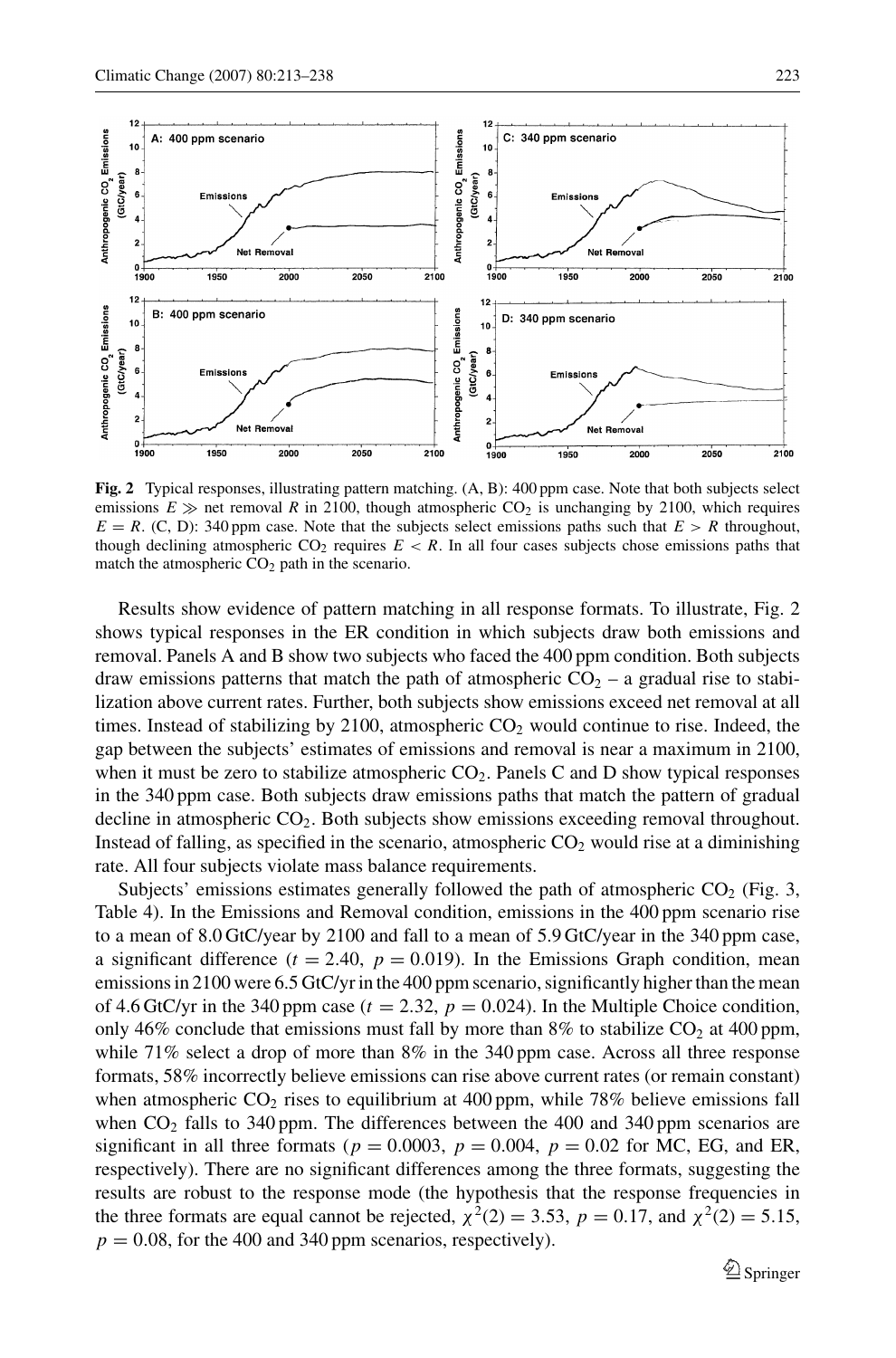| Table 4 Results for CO <sub>2</sub> emissions. (A) MC condition. (B) Responses indicating emissions would rise/remain constant vs. falling by 2100. The number ris-<br>conditions. Response frequencies for 340 vs. 400 ppm scenarios are significantly different in all response modes (p-values from the Fisher exact test). Excludes five<br>subjects not responding/giving ambiguous answers. The hypothesis that response frequencies across MC, EG, and ER are equal cannot be rejected: 400 ppm case,<br>is the sum of the first four responses in the MC conditions, and the number with final emissions values $\geq 6.5$ GtC/year in the EG/ER<br>$\chi^2(2) = 3.53$ , $p = 0.17$ ; 340 ppm case, $\chi^2(2) = 5.15$ , $p = 0.08$ .<br>ing/remaining constant |                 |               |                 |          |                 |     |                                         |                |                 | $CO2$ scenario              |                |                   |                |
|-------------------------------------------------------------------------------------------------------------------------------------------------------------------------------------------------------------------------------------------------------------------------------------------------------------------------------------------------------------------------------------------------------------------------------------------------------------------------------------------------------------------------------------------------------------------------------------------------------------------------------------------------------------------------------------------------------------------------------------------------------------------------|-----------------|---------------|-----------------|----------|-----------------|-----|-----------------------------------------|----------------|-----------------|-----------------------------|----------------|-------------------|----------------|
|                                                                                                                                                                                                                                                                                                                                                                                                                                                                                                                                                                                                                                                                                                                                                                         |                 |               |                 |          |                 |     |                                         |                | 400             |                             |                | 340               |                |
|                                                                                                                                                                                                                                                                                                                                                                                                                                                                                                                                                                                                                                                                                                                                                                         |                 |               |                 |          |                 |     |                                         | Z              | of              |                             |                | $\geq$            | of             |
| Continue to rise through the year 2100<br>A. $CO2$ Emissions would have to                                                                                                                                                                                                                                                                                                                                                                                                                                                                                                                                                                                                                                                                                              |                 |               |                 |          |                 |     |                                         |                | ∞               |                             |                |                   | $\circ$        |
| 2 Gradually rise about 8% and then stabilize by the year 2100                                                                                                                                                                                                                                                                                                                                                                                                                                                                                                                                                                                                                                                                                                           |                 |               |                 |          |                 |     |                                         | ७              | ≌               |                             |                |                   | $\circ$        |
| 3 Gradually rise less than 8% and then stabilize by the year 2100                                                                                                                                                                                                                                                                                                                                                                                                                                                                                                                                                                                                                                                                                                       |                 |               |                 |          |                 |     |                                         | $\overline{ }$ | ⊵               |                             |                | $\mathbf{\Omega}$ | $\circ$        |
| 4 Stabilize now at current rates                                                                                                                                                                                                                                                                                                                                                                                                                                                                                                                                                                                                                                                                                                                                        |                 |               |                 |          |                 |     |                                         | $\epsilon$     | $^{\circ}$      |                             |                | $\mathbf{\Omega}$ |                |
| 5 Gradually fall about 8% and then stabilize by the year 2100                                                                                                                                                                                                                                                                                                                                                                                                                                                                                                                                                                                                                                                                                                           |                 |               |                 |          |                 |     |                                         |                | $\epsilon$      |                             |                | ٥                 | $\overline{1}$ |
| 6 Gradually fall more than 8% and then stabilize by the year 2100                                                                                                                                                                                                                                                                                                                                                                                                                                                                                                                                                                                                                                                                                                       |                 |               |                 |          |                 |     |                                         | ७              | $\overline{16}$ |                             |                | $\bar{\omega}$    | 34             |
| op more than 8% and then stabilize by the year 2100<br>7 Immediately dr                                                                                                                                                                                                                                                                                                                                                                                                                                                                                                                                                                                                                                                                                                 |                 |               |                 |          |                 |     |                                         | ニ              | $30\,$          |                             |                | 13                | 37             |
| Total                                                                                                                                                                                                                                                                                                                                                                                                                                                                                                                                                                                                                                                                                                                                                                   |                 |               |                 |          |                 |     |                                         | 37             |                 |                             |                | 35                |                |
| <b>B.</b> Response mode                                                                                                                                                                                                                                                                                                                                                                                                                                                                                                                                                                                                                                                                                                                                                 |                 |               |                 |          |                 |     |                                         |                |                 |                             |                |                   |                |
|                                                                                                                                                                                                                                                                                                                                                                                                                                                                                                                                                                                                                                                                                                                                                                         |                 |               | Multiple choice |          |                 |     | Emissions graph                         |                |                 | Emissions and removal graph |                |                   |                |
| CO <sub>2</sub> Scenario (ppm)                                                                                                                                                                                                                                                                                                                                                                                                                                                                                                                                                                                                                                                                                                                                          |                 | $rac{40}{5}$  |                 | 340      |                 | 400 |                                         | 340            |                 | 400                         |                | 340               |                |
|                                                                                                                                                                                                                                                                                                                                                                                                                                                                                                                                                                                                                                                                                                                                                                         | $\geq$          | oz            | z               | of       | z               | oz  | $\geq$                                  | B,             | z               | of                          | z              | oz                |                |
| CO <sub>2</sub> Emissions in 210                                                                                                                                                                                                                                                                                                                                                                                                                                                                                                                                                                                                                                                                                                                                        |                 |               |                 |          |                 |     |                                         |                |                 |                             |                |                   |                |
| Rise or remain constant                                                                                                                                                                                                                                                                                                                                                                                                                                                                                                                                                                                                                                                                                                                                                 | $\overline{9}$  | 51            | 4               | $\equiv$ | $\overline{17}$ | 25  |                                         | $\overline{z}$ | 26              | 5                           |                | 34                |                |
| Fall                                                                                                                                                                                                                                                                                                                                                                                                                                                                                                                                                                                                                                                                                                                                                                    | $\overline{18}$ | $\frac{1}{2}$ | $\overline{3}$  | 89       | 16              | 48  | 26                                      | $\mathcal{L}$  | $\Box$          | $\mathfrak{D}$              | $\overline{c}$ | 66                |                |
| $H_0$ : 400 ppm = 340 ppm; By response mode<br>Total, all responses                                                                                                                                                                                                                                                                                                                                                                                                                                                                                                                                                                                                                                                                                                     |                 | $p = 0.0003$  |                 |          |                 |     | $p = 1.3 \times 10^{-7}$<br>$p = 0.004$ |                |                 |                             | $p=0.02$       |                   |                |
|                                                                                                                                                                                                                                                                                                                                                                                                                                                                                                                                                                                                                                                                                                                                                                         |                 |               |                 |          |                 |     |                                         |                |                 |                             |                |                   |                |

Springer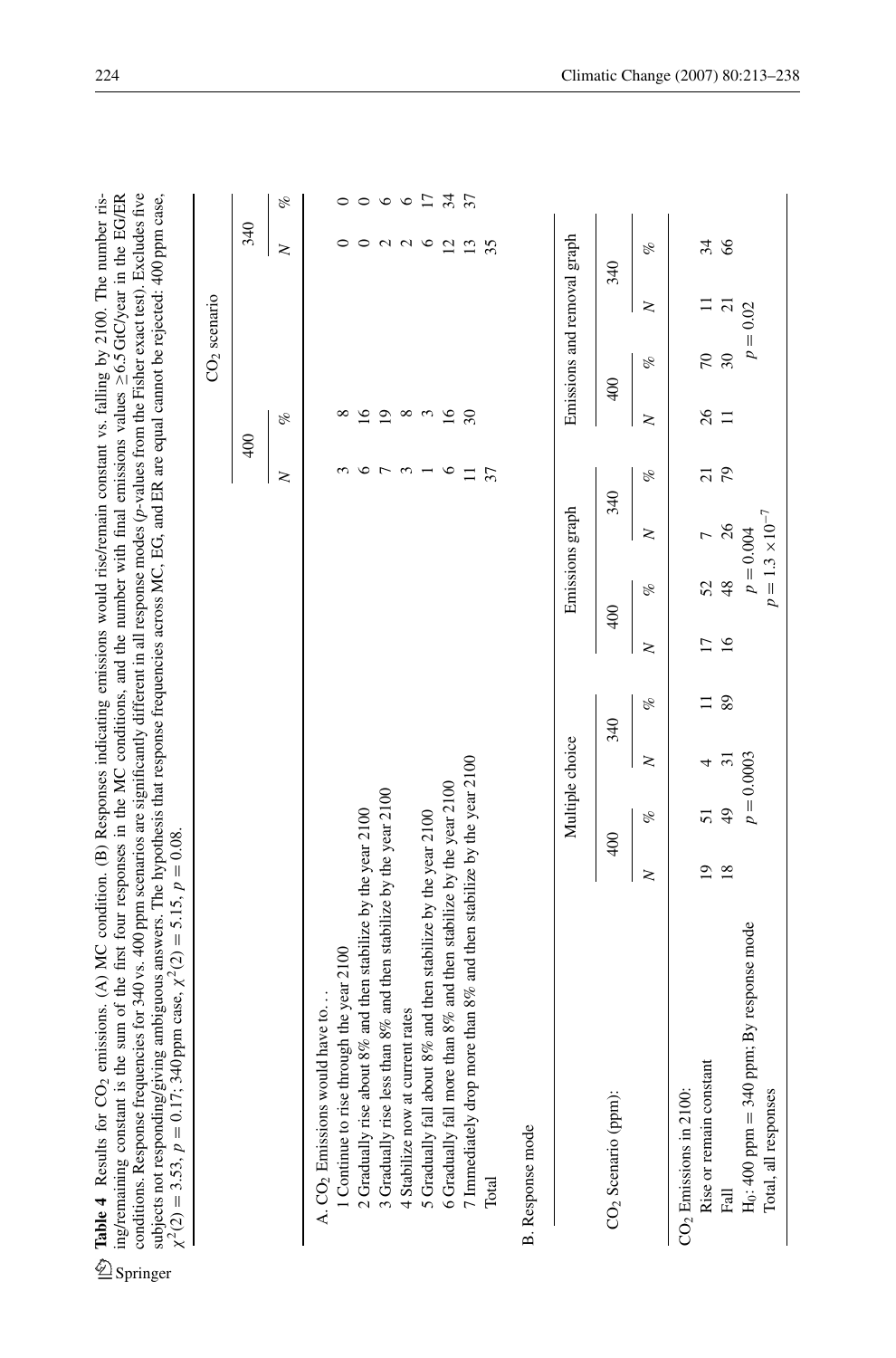

## 3.2 Violations of mass balance

While consistent with pattern matching, the results of the MC and EG conditions do not necessarily indicate that subjects violated mass balance principles. Atmospheric  $CO<sub>2</sub>$  could stabilize even if emissions grow, provided removal more than doubles, so emissions equal net removal by 2100. The ER condition, however, enables direct assessment of stock-flow consistency because subjects specify both emissions and removal. We judged emissions and removal trajectories to be consistent with mass balance principles if  $E > R$  when atmospheric  $CO<sub>2</sub>$  is rising (as in the first part of the 400 ppm scenario);  $E < R$  when atmospheric  $CO<sub>2</sub>$ is falling (as in the first part of the 340 ppm scenario); and  $E \approx R$  when atmospheric CO<sub>2</sub> is unchanging (as at the end of both scenarios). Note that these criteria judge only the qualitative conformance to mass balance and judge only the first-order conditions (we did not penalize subjects for failure to capture the rate of change in net emissions  $E - R$  implied by their  $CO<sub>2</sub>$ scenario). Further, we considered a subject's estimates of *E* and *R* in the year 2100 to be different only if the gap between them exceeded 0.5 GtC/year. Such a large tolerance is an *a fortiori* procedure: we assume subjects whose estimates of *E* and *R* in 2100 differed by up to 0.5 GtC/year nevertheless correctly understand that  $CO<sub>2</sub>$  stabilization requires  $E = R$ .

Despite these generous criteria, fully 84% drew trajectories violating mass balance requirements (Table 5). Three-fourths violate the equilibrium condition that  $CO<sub>2</sub>$  stabilization requires emissions equal removal. A large majority,  $63\%$ , assert atmospheric  $CO<sub>2</sub>$  can be stabilized while emissions into the atmosphere exceed removal from it*.* These violations of the equilibrium condition are large, averaging 2.8 GtC/year (compared to year 2000 emissions of about 6.5 GtC/year).

## 3.3 Global mean temperature

Subjects' temperature responses similarly show evidence of pattern matching (Table 6). The temperature trajectory under the two scenarios is unknown, but subjects should be able to use stock-flow principles, energy conservation, and the information provided to constrain the

#### $\mathcal{Q}_{\text{Springer}}$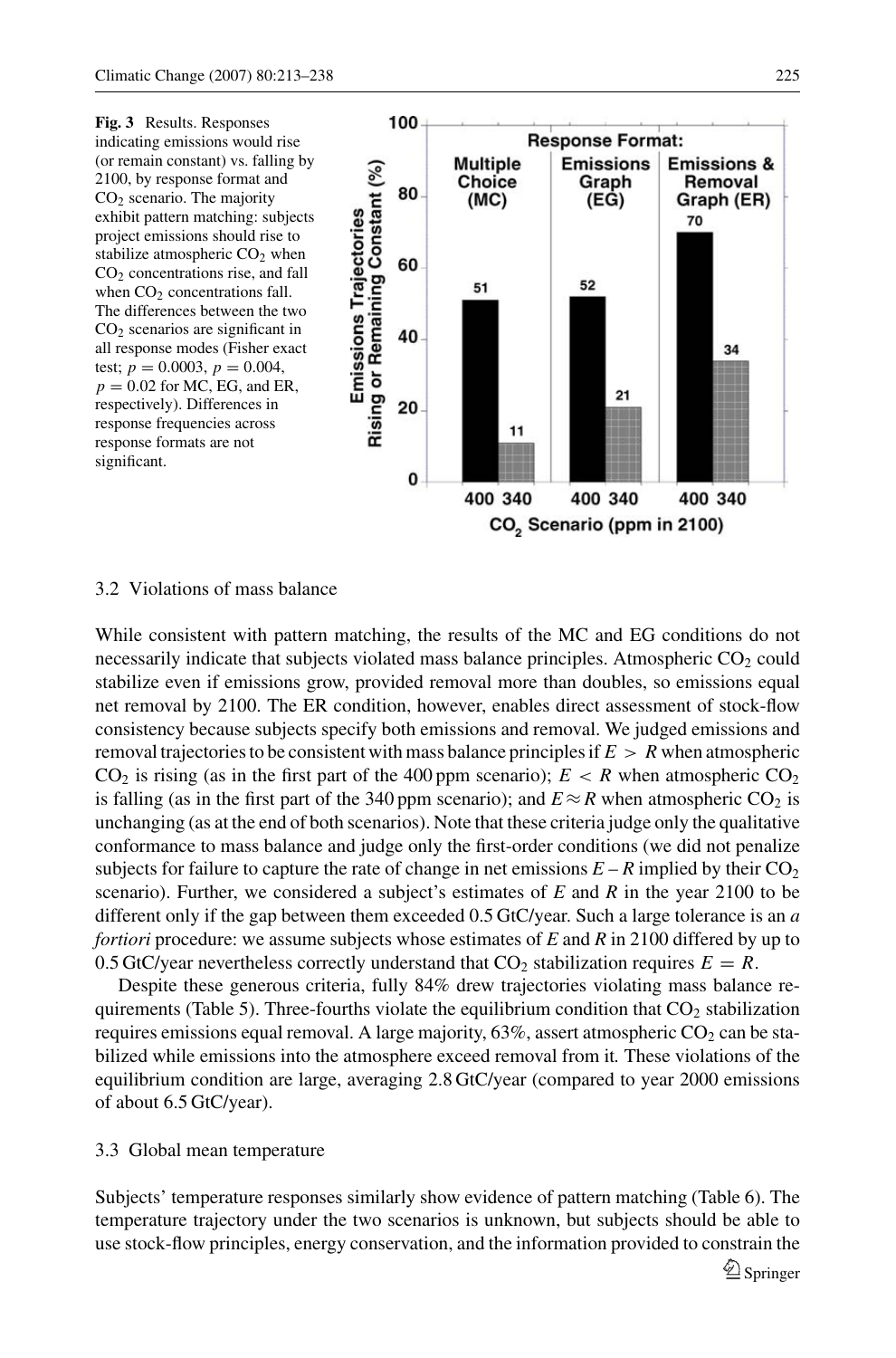|            | (1)                                   |    | (2)                       |                                              | (3)                             |   | (4)                        |    | (5)                        |
|------------|---------------------------------------|----|---------------------------|----------------------------------------------|---------------------------------|---|----------------------------|----|----------------------------|
|            |                                       |    |                           | Final net emissions $E_{\text{net}} = E - R$ |                                 |   |                            |    |                            |
| $CO2$ in   | Mean absolute<br>final net emissions, |    | $E_{\text{net}} > \delta$ |                                              | $E_{\text{net}} = 0 \pm \delta$ |   | $E_{\text{net}} < -\delta$ |    | Stock/flow<br>consistency? |
| 2100 (ppm) | $ E - R $ (GtC/yr)                    | N  | $\%$                      | N                                            | $\%$                            | N | $\%$                       | N  | $\%$                       |
| 400        | 2.9                                   | 22 | 63                        | 11                                           | 31                              | 2 | 6                          | 9  | 26                         |
| 340        | 2.7                                   | 20 | 63                        | 6                                            | 19                              | 6 | 19                         | 2  | 6                          |
| Total      | 2.8                                   | 42 | 63                        | 17                                           | 25                              | 8 | 12                         | 11 | 16                         |

#### **Table 5** Conformance to conservation of matter

Net emissions  $E_{\text{net}}=E-R$  should be zero in 2100 when CO<sub>2</sub> concentrations are stable. Column 1: the mean absolute difference between subjects' final emissions and removal estimates. Columns 2–4: the fraction of final net emissions above, below and approximately equal to zero. Emissions and removal values were judged to be different only if they differed by more than a tolerance of  $\pm \delta = 0.5$  GtC/yr, so that subjects intending their *E* and *R* curves to be equal but who drew curves differing by small amounts are considered equal, an *a fortiori* assumption. Column 5: the fraction of responses consistent with conservation of matter. Trajectories were judged consistent if  $E > R$  when d[CO2]/dt > 0 (the first part of the 400 ppm scenario);  $E < R$  when d[CO2]/dt < 0 (the first part of the 340 ppm scenario); and *E* ≈ *R* when d[CO2]/dt≈0 (at the end of both scenarios).

possibilities. The description provided to subjects (Fig. 1A) indicates that atmospheric  $CO<sub>2</sub>$ concentration has risen from preindustrial levels of about 280 to 370 ppm, causing a "positive radiative forcing that tends to warm the lower atmosphere and surface." In the scenario where CO2 rises to 400 ppm, subjects can reasonably conclude that forcing would remain positive and temperature would continue to rise. In the case where  $CO<sub>2</sub>$  falls to 340 ppm, net forcing would fall but likely remain positive since the  $CO<sub>2</sub>$  concentration remains well above the preindustrial level when anthropogenic forcing was roughly zero. Subjects should conclude that warming would continue, though perhaps at a diminishing rate. Subjects can exclude temperature declines below current levels since temperature reduction would require negative net forcing. Hence pattern matching and energy balance both suggest continued warming when  $CO<sub>2</sub>$  rises to 400 ppm, but when  $CO<sub>2</sub>$  falls to 340 ppm, pattern matching incorrectly predicts temperature decline.<sup>4</sup>

As expected, 92% receiving the 400 ppm scenario predict mean global temperature in 2100 will rise or stay constant: pattern matching and conservation principles yield the same result when  $CO<sub>2</sub>$  continues to grow. However, only half judge that temperature in 2100 would exceed current levels when  $CO<sub>2</sub>$  falls to 340 ppm; the difference is significant, as are the differences between  $CO<sub>2</sub>$  scenarios within individual response formats (differences across the response formats were not significant). Shockingly, 13% of those in the 340 ppm scenario

 $4$  Sophisticated subjects may reason that temperature will eventually stabilize at higher  $CO<sub>2</sub>$  levels when temperature has risen enough for the earth's black body radiation to once again balance insolation (that is, they may recognize the negative feedback between temperature and net radiative forcing). Such reasoning, however, would not support responses indicating temperature decline below current levels. IPCC TAR simulations of stabilization scenarios from 450 to 1000 ppm show equilibrium occurs well after 2100: stabilization at 450 ppm yields  $\Delta T \approx 1.8 \degree$ C above current levels by 2100, growing to  $\Delta T \approx 2.2 \degree$ C by 2350. Stabilization at 500 ppm yields  $\Delta T \approx 2.1 \degree \text{C}$  by 2100 and 2.8 °C by 2350. Extrapolating assuming response linearity (approximately exhibited by the TAR simulations between 450 and 1000 ppm), yields  $\Delta T \approx 1.5$  °C by 2100 for stabilization at 400 ppm; extrapolating further to 340 ppm yields  $\Delta T \approx 1.1 \degree$ C by 2100, though the validity of such extrapolation is unknown. Simulations in Wigley (2005) and Meehl et al. (2005) show similar climate inertia for scenarios with stabilization at year 2000 levels.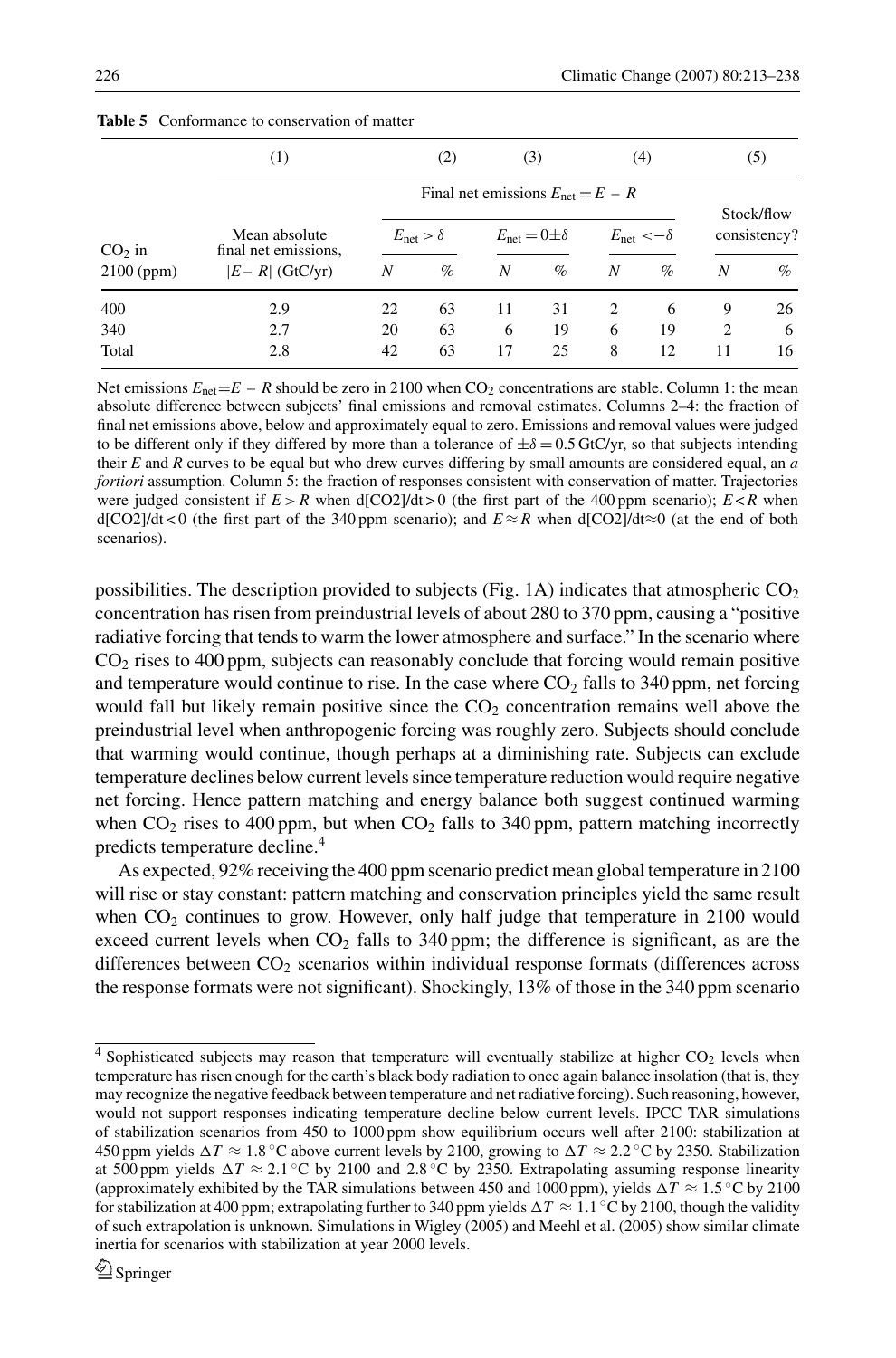| 2<br>4<br>5<br>$\circ$<br>$\overline{ }$<br>$\mathcal{L}$<br>4<br>5<br>$\circ$<br>$\overline{ }$<br>$\epsilon$<br>$\omega$<br>S<br>$\Xi$<br>E | $\circ \sim \sim 0.000$  |                                                                                                                                                                                                                                                                                                                                                                                                                                                                                                                   |                                           |                |                 |                           |
|-----------------------------------------------------------------------------------------------------------------------------------------------|--------------------------|-------------------------------------------------------------------------------------------------------------------------------------------------------------------------------------------------------------------------------------------------------------------------------------------------------------------------------------------------------------------------------------------------------------------------------------------------------------------------------------------------------------------|-------------------------------------------|----------------|-----------------|---------------------------|
|                                                                                                                                               |                          |                                                                                                                                                                                                                                                                                                                                                                                                                                                                                                                   |                                           |                |                 |                           |
|                                                                                                                                               |                          | 5                                                                                                                                                                                                                                                                                                                                                                                                                                                                                                                 | Rise or stay constant                     | 36             | $\overline{15}$ | $p = 1.3 \times 10^{-6}$  |
|                                                                                                                                               |                          |                                                                                                                                                                                                                                                                                                                                                                                                                                                                                                                   |                                           |                |                 |                           |
|                                                                                                                                               |                          | $^{\circ}$                                                                                                                                                                                                                                                                                                                                                                                                                                                                                                        |                                           |                |                 |                           |
|                                                                                                                                               |                          |                                                                                                                                                                                                                                                                                                                                                                                                                                                                                                                   |                                           |                |                 |                           |
|                                                                                                                                               |                          | $\overline{c}$                                                                                                                                                                                                                                                                                                                                                                                                                                                                                                    | Fall                                      | 2              | 20              |                           |
|                                                                                                                                               |                          | 4                                                                                                                                                                                                                                                                                                                                                                                                                                                                                                                 |                                           |                |                 |                           |
|                                                                                                                                               |                          | 4                                                                                                                                                                                                                                                                                                                                                                                                                                                                                                                 |                                           |                |                 |                           |
|                                                                                                                                               |                          | $\overline{c}$                                                                                                                                                                                                                                                                                                                                                                                                                                                                                                    | Rise or stay constant                     | $\mathfrak{S}$ | $\Omega$        | $p = 0.016$               |
|                                                                                                                                               | ココ                       | 4                                                                                                                                                                                                                                                                                                                                                                                                                                                                                                                 |                                           |                |                 |                           |
|                                                                                                                                               | $\circ$                  |                                                                                                                                                                                                                                                                                                                                                                                                                                                                                                                   |                                           |                |                 |                           |
|                                                                                                                                               |                          | $\omega -$                                                                                                                                                                                                                                                                                                                                                                                                                                                                                                        |                                           |                |                 |                           |
|                                                                                                                                               | 4                        |                                                                                                                                                                                                                                                                                                                                                                                                                                                                                                                   | $_{\rm{FeII}}$                            | 5              | $\overline{15}$ |                           |
|                                                                                                                                               | $\circ$                  | $\sigma$                                                                                                                                                                                                                                                                                                                                                                                                                                                                                                          |                                           |                |                 |                           |
|                                                                                                                                               |                          | $\mathfrak{c}$                                                                                                                                                                                                                                                                                                                                                                                                                                                                                                    |                                           |                |                 |                           |
|                                                                                                                                               | $\overline{4}$           | $\Xi$                                                                                                                                                                                                                                                                                                                                                                                                                                                                                                             | Rise or stay constant                     | 35             | $\frac{8}{18}$  | $p = 0.00037$             |
| $\sim$                                                                                                                                        | $\overline{17}$          |                                                                                                                                                                                                                                                                                                                                                                                                                                                                                                                   |                                           |                |                 |                           |
|                                                                                                                                               | 4                        |                                                                                                                                                                                                                                                                                                                                                                                                                                                                                                                   |                                           |                |                 |                           |
| 4                                                                                                                                             | $\circ$                  |                                                                                                                                                                                                                                                                                                                                                                                                                                                                                                                   |                                           |                |                 |                           |
| $\sim$                                                                                                                                        | $\circ$                  | $\mathcal{L} \circ \mathcal{L} \circ \mathcal{L} \circ \mathcal{L} \circ \mathcal{L} \circ \mathcal{L} \circ \mathcal{L} \circ \mathcal{L} \circ \mathcal{L} \circ \mathcal{L} \circ \mathcal{L} \circ \mathcal{L} \circ \mathcal{L} \circ \mathcal{L} \circ \mathcal{L} \circ \mathcal{L} \circ \mathcal{L} \circ \mathcal{L} \circ \mathcal{L} \circ \mathcal{L} \circ \mathcal{L} \circ \mathcal{L} \circ \mathcal{L} \circ \mathcal{L} \circ \mathcal{L} \circ \mathcal{L} \circ \mathcal{L} \circ \mathcal{$ | Fall                                      | 2              | $\overline{15}$ |                           |
| o r                                                                                                                                           |                          |                                                                                                                                                                                                                                                                                                                                                                                                                                                                                                                   |                                           |                |                 |                           |
|                                                                                                                                               |                          |                                                                                                                                                                                                                                                                                                                                                                                                                                                                                                                   |                                           |                |                 |                           |
| Total                                                                                                                                         |                          |                                                                                                                                                                                                                                                                                                                                                                                                                                                                                                                   | Rise or stay constant                     | 100            | 53              | $p = 2.7 \times 10^{-11}$ |
|                                                                                                                                               | 345                      |                                                                                                                                                                                                                                                                                                                                                                                                                                                                                                                   |                                           |                |                 |                           |
| $\omega$ $\omega$                                                                                                                             | $\frac{8}{18}$ m $\circ$ |                                                                                                                                                                                                                                                                                                                                                                                                                                                                                                                   |                                           |                |                 |                           |
|                                                                                                                                               |                          |                                                                                                                                                                                                                                                                                                                                                                                                                                                                                                                   |                                           |                |                 |                           |
| 40                                                                                                                                            |                          | $5°95$ $m322$                                                                                                                                                                                                                                                                                                                                                                                                                                                                                                     | $\ensuremath{\mathop{\text{FeH}}}\xspace$ | $\circ$        | 50              |                           |
| $\frac{1}{2}$                                                                                                                                 |                          |                                                                                                                                                                                                                                                                                                                                                                                                                                                                                                                   |                                           |                |                 |                           |
|                                                                                                                                               | $\frac{1}{2}$            |                                                                                                                                                                                                                                                                                                                                                                                                                                                                                                                   |                                           |                |                 |                           |

community and the second specific of the second control of the second stabilize above current levels; 4. Stabilize now at current levels; 5. Rise Stabilize by the year 2100; 3. Rise for a few more years, then peak, gradual for a few more years, then peak, gradually fall and stabilize below current levels; 6. Rise for a few more years, then peak and continue to fall through the year 2100; 7. Immediately drop, then stabilize by the year 2100 below current levels. Columns 5–7 aggregate responses into those selecting temperature trajectories that rise or stay<br>constant (sum of responses 1–4) vs. those selecting a with null hypothesis that response frequencies in the two CO<sub>2</sub> scenarios are equal. Differences across response formats were not significant. Results robust to inclusion constant (sum of responses  $1-4$ ) vs. those selecting a drop in temperature by 2100 (sum of responses 5–7). Column 8 shows p-values for the 2-tailed Fisher exact test Columns 1–4 show subject responses by CO2 scenario and response format. Temperature choices as in Table 2: 1. Continue to rise through the year 2100; 2. Continue to rise, then stabilize by the year 2100; 3. Rise for a few more years, then peak, gradually fall and stabilize above current levels; 4. Stabilize now at current levels; 5. Rise for a few more years, then peak, gradually fall and stabilize below current levels; 6. Rise for a few more years, then peak and continue to fall through the year 2100; 7. Immediately drop, then stabilize by the year 2100 below current levels. Columns 5–7 aggregate responses into those selecting temperature trajectories that rise or stay with null hypothesis that response frequencies in the two CO<sub>2</sub> scenarios are equal. Differences across response formats were not significant. Results robust to inclusion of item 4 (temperature would stabilize now) with items 5-7 vs. 1-3. of item 4 (temperature would stabilize now) with items 5–7 vs. 1–3.  $\hat{Z}$  Springer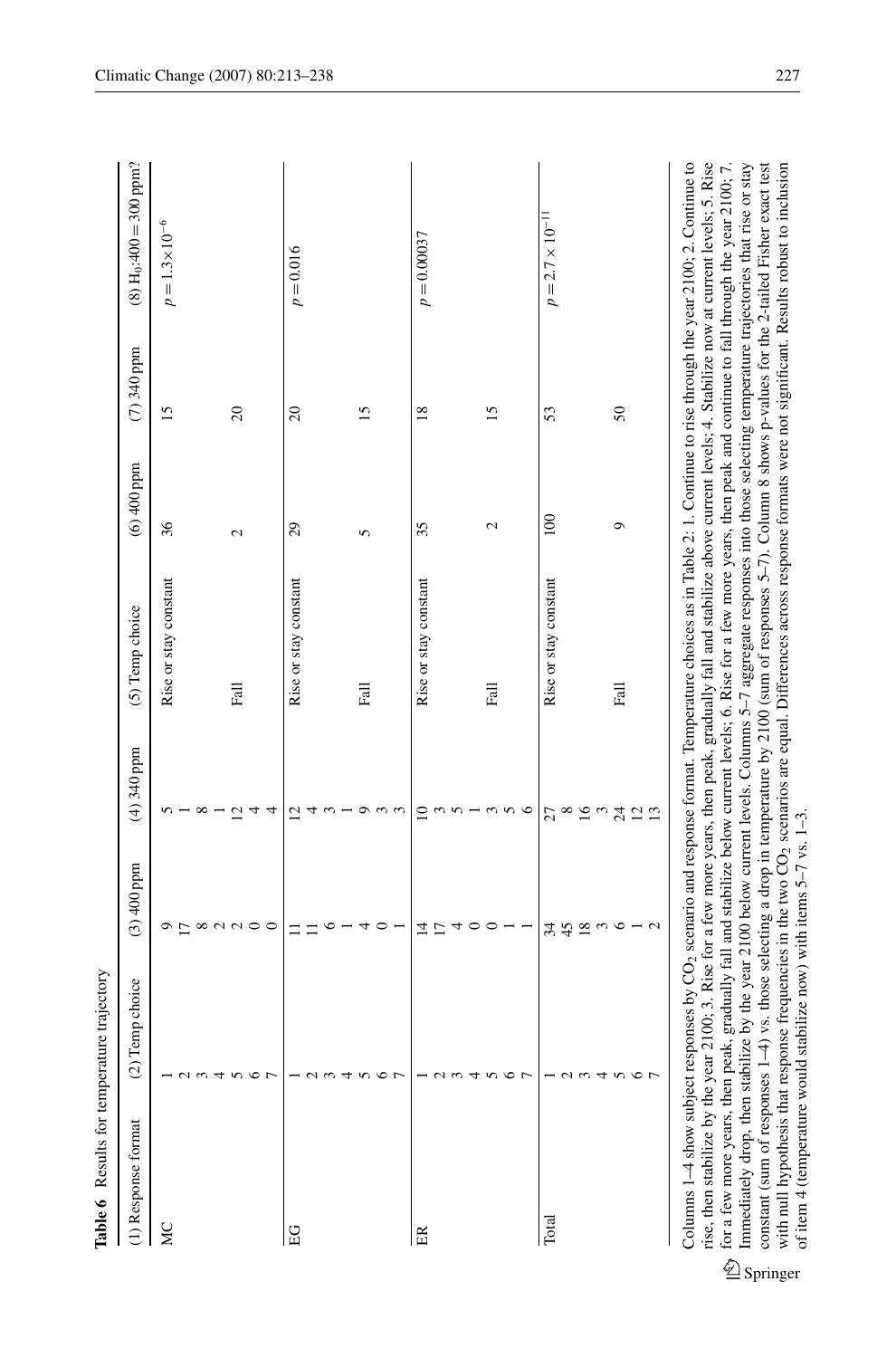assert that a peak in atmospheric  $CO<sub>2</sub>$  would cause temperature to drop below current levels immediately.

3.4 Coding of written comments

We coded subject's written explanations for evidence of stock-flow reasoning and use of mass and energy conservation principles compared to pattern matching. Table 7 shows definitions and coding criteria for each concept, examples, and the number and proportion of written responses coded as including each concept. Individual written explanations can be coded positively for multiple concepts. For example, subjects may use mass balance principles to describe their emissions trajectory and pattern matching to explain their temperature choice. The proportions mentioning each concept are relative to 198 subjects providing a written explanation. The absence of a concept in an explanation does not necessarily indicate the subject is unaware of the concept, hence the relative frequencies among mentioned concepts are more relevant than their raw proportion in the sample.

We considered a response to mention a concept even if the explanation was incorrect, incomplete, or ambiguous. For example,

"We're still putting out more  $CO<sub>2</sub>$  than we are absorbing, even after the stabilize level [sic]. Therefore, it will continue to rise"

codes for awareness of mass balance because it mentions the relation between the inflow to atmospheric  $CO<sub>2</sub>$  and the outflow, though the subject (a native English speaker with a BS in engineering) apparently asserts that emissions continue to exceed removal even after atmospheric  $CO<sub>2</sub>$  stabilizes. Similarly, the following codes positively for recognition of energy conservation, despite its vagueness, because the subject suggests that heat accumulates:

"Well it is not the amount of  $CO<sub>2</sub>$  that causes the rise but more trapped heat, so heat continues to be collected."

Despite these generous criteria, only 25% indicate awareness of mass balance and only 6% mention energy balance considerations, including those whose descriptions were incomplete or incorrect. In contrast, 35% explicitly indicate use of pattern matching, e.g., "Concentrations of  $CO<sub>2</sub>$ ,  $CO<sub>2</sub>$  emissions, and temperature seem to move together" and "atmospheric  $CO<sub>2</sub>$ seems to be fairly proportional to the anthropogenic  $CO<sub>2</sub>$  emissions. Since the atmospheric levels seem to level off, it seems to imply that the emissions do the same." Pattern matching is indicated 1.4 times more than mass balance concepts and 5.8 times more than energy balance concepts (the differences are highly significant (Fisher exact test,  $p < 0.025$  for mass balance and  $p \approx 0.00$  for energy conservation).

We also coded for awareness that climate responds to emissions with lags. However, mention of delays alone does not indicate understanding of stock-flow concepts in general; their instantiation in climate change, nor how long the resulting delays will be. Mentioning delays does not indicate awareness of key stock-flow relationships, e.g., that atmospheric  $CO<sub>2</sub>$ continues to rise even as emissions fall, as long as emissions exceed removal. Thus mention of lags is a much weaker indication of understanding of relevant physical principles than comments indicating awareness of mass or energy balance. Nevertheless, pattern matching is mentioned 1.15 times more than delays. Many subjects combine pattern matching with lags, for example:

"For a starter, there is a relationship between  $CO<sub>2</sub>$  concentration and the surface temperature. Therefore, if the  $CO<sub>2</sub>$  concentration falls, the temperature will fall accordingly.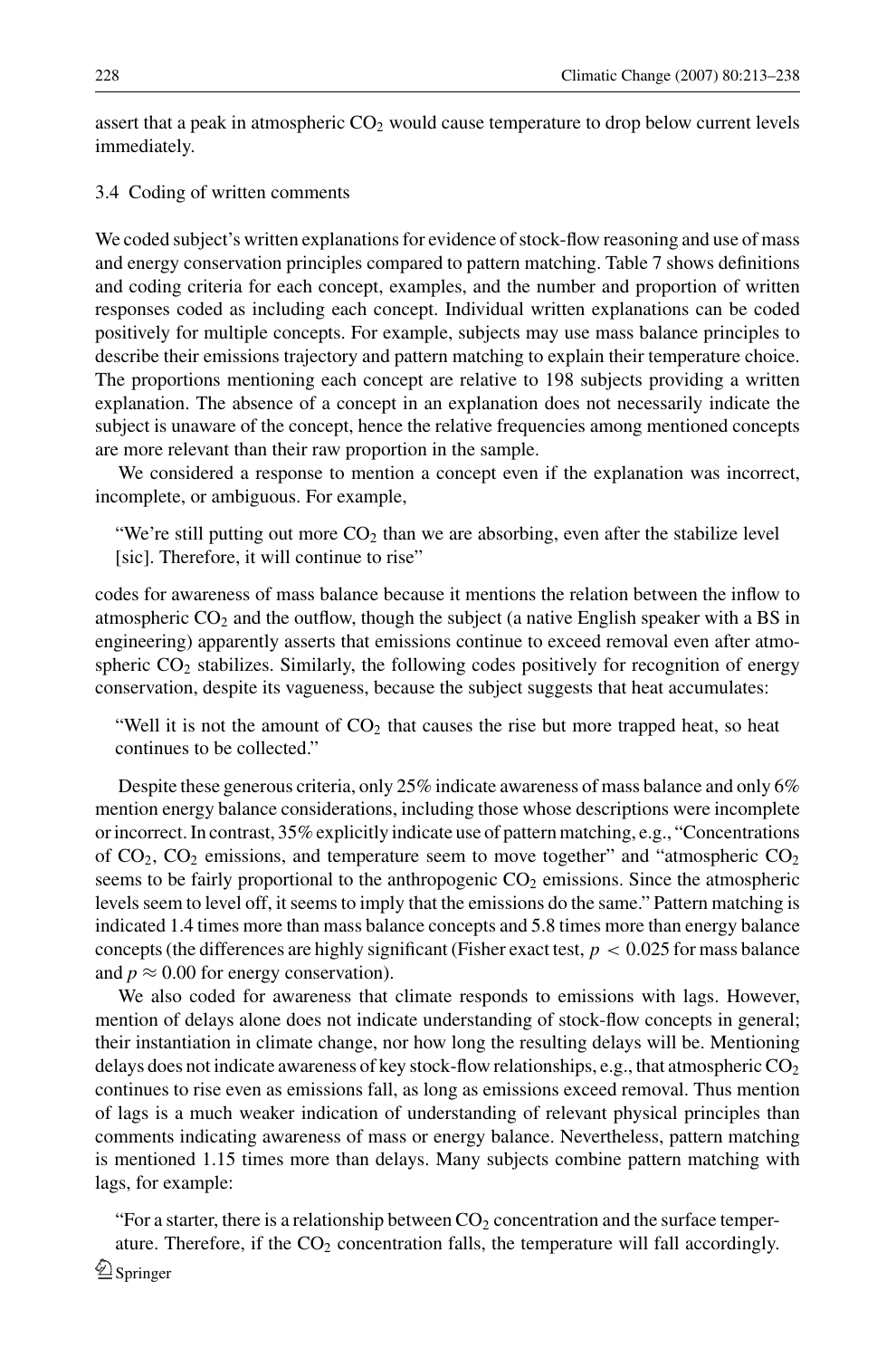# Table 7 Coding of written explanations

| <b>Table</b> / County of written explanations<br>Concept/coding criteria                                                                                                                                                                                                              | Examples                                                                                                                                                                                                                                                                                                                                                                                                                                                                                                                                                                                                                                                                         | Ν  | $\%$ |
|---------------------------------------------------------------------------------------------------------------------------------------------------------------------------------------------------------------------------------------------------------------------------------------|----------------------------------------------------------------------------------------------------------------------------------------------------------------------------------------------------------------------------------------------------------------------------------------------------------------------------------------------------------------------------------------------------------------------------------------------------------------------------------------------------------------------------------------------------------------------------------------------------------------------------------------------------------------------------------|----|------|
| Mass balance                                                                                                                                                                                                                                                                          |                                                                                                                                                                                                                                                                                                                                                                                                                                                                                                                                                                                                                                                                                  |    |      |
| Description indicating awareness of<br>relationship between emissions and removal<br>flows and the stock of atmospheric $CO2$ ;<br>terms such as mass balance, accumulation,<br>rate of change, etc., whether explanation is<br>correct or complete.                                  | "As long as the emissions are higher then the<br>consumption of $CO2$ by other<br>mechanisms, then $CO2$ concentration will<br>continue to rise"<br>"Currently net removal $= 1/2$ anthropogenic<br>CO <sub>2</sub> emissions. Therefore, unless the<br>emissions drop by 1/2, the atmospheric<br>$CO2$ concentrations continue to increase<br>above 370 ppm (current). For this to fall,<br>the emissions have to drop by $>50\%$ so<br>that net removal $>$ net emissions. In this<br>way, $CO2$ concentration would fall and<br>ultimately (with lag) the temp aver. would<br>fall."<br>"You need to emit less than half to make it<br>[CO <sub>2</sub> concentration] drop." | 50 | 25.3 |
| Energy balance                                                                                                                                                                                                                                                                        |                                                                                                                                                                                                                                                                                                                                                                                                                                                                                                                                                                                                                                                                                  |    |      |
| Description indicating awareness of energy<br>conservation or surface energy budget, that<br>global mean surface temperature integrates<br>net radiative forcing, or that warming<br>depends on level of atmospheric CO <sub>2</sub> ,<br>whether explanation is correct or complete. | "Insolation still high – temp. builds even<br>though insolation is not growing."<br>"I guess that the accumulation of $CO2$ is<br>already so much that the increasing heat<br>overwhelms the out going heat in quantity.<br>[Temperature will continue to rise through<br>2100] "Because with the concentration of<br>gases above equilibrium, the system will<br>keep warming."<br>"Since atmospheric CO <sub>2</sub> remains high,<br>temperatures will continue to rise unless<br>there is a decrease in atmospheric $CO2$ ."                                                                                                                                                 | 12 | 6.1  |
| Pattern matching                                                                                                                                                                                                                                                                      |                                                                                                                                                                                                                                                                                                                                                                                                                                                                                                                                                                                                                                                                                  |    |      |
| Description mentioning correlations or<br>similarity of behavior or patterns among<br>emissions, atmospheric $CO2$ , and/or<br>temperature; indication that emissions or<br>temperature change should be proportional<br>to changes in atmospheric $CO2$ (perhaps<br>with lags).      | "From the earlier scenario, the atmospheric<br>CO <sub>2</sub> seems to be fairly proportional to the<br>anthropogenic CO <sub>2</sub> emissions. Since the<br>atmospheric levels seem to level off, it<br>seems to imply that the emissions do the<br>same."                                                                                                                                                                                                                                                                                                                                                                                                                    | 69 | 34.8 |

(*Continued on next page*)

However, I guess there is a time lag between the fall of  $CO<sub>2</sub>$  concentration and the fall of the temperature. Maybe a couple of years...."

Typically, the subject severely underestimates the length of the lag between changes in CO<sub>2</sub> concentrations and changes in global mean temperature.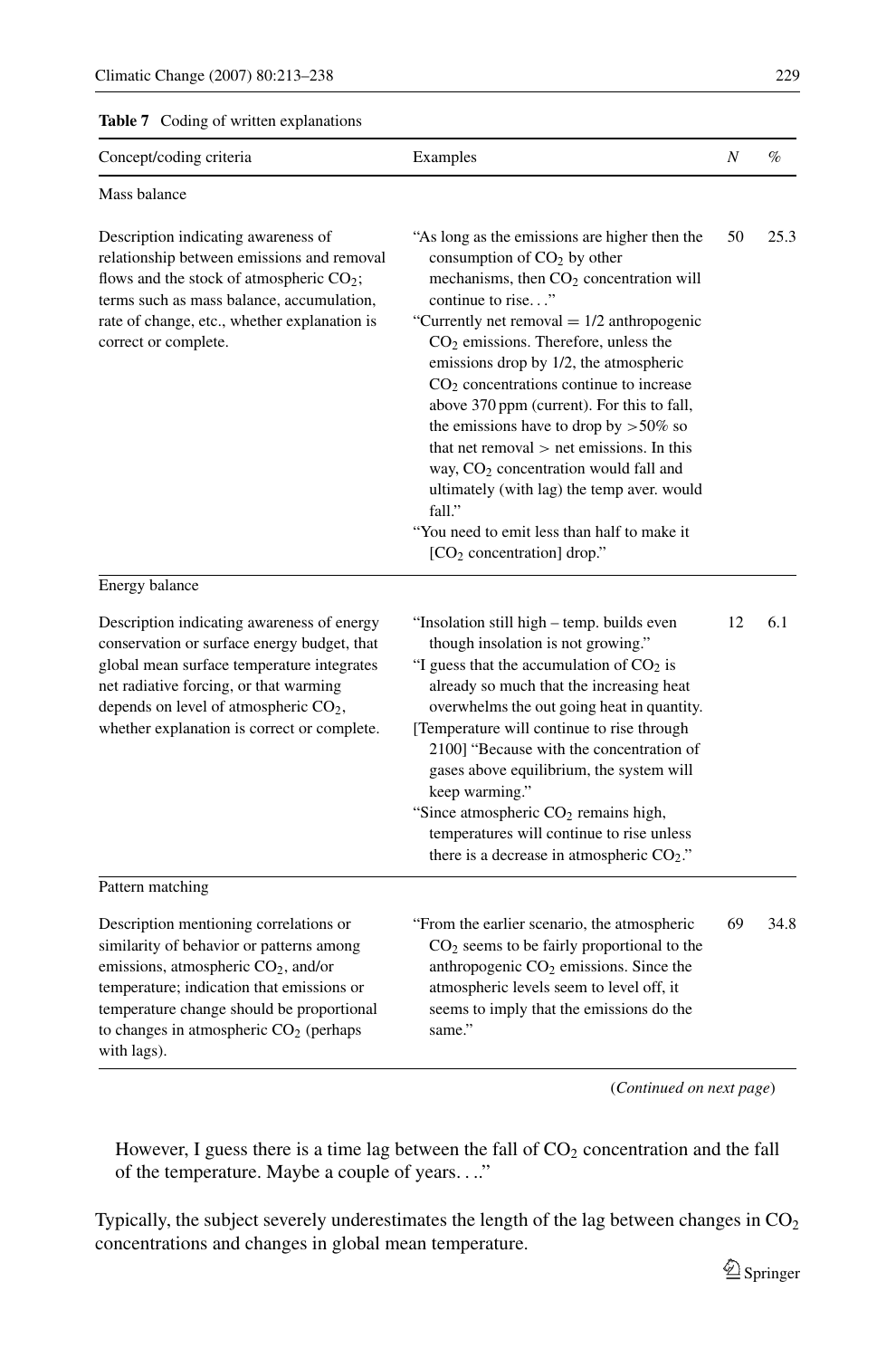| Concept/coding criteria                                                                                                                                                   | Examples                                                                                                                                                                                                                                                                                                                                                                                                                                                                             | N  | $\%$ |
|---------------------------------------------------------------------------------------------------------------------------------------------------------------------------|--------------------------------------------------------------------------------------------------------------------------------------------------------------------------------------------------------------------------------------------------------------------------------------------------------------------------------------------------------------------------------------------------------------------------------------------------------------------------------------|----|------|
|                                                                                                                                                                           | "From Fig.1 it appears that $CO2$ emissions"<br>are directly correlated to atmospheric<br>$CO2$ . Therefore, I expect $CO2$ emissions<br>to behave similarly to atmospheric $CO2$ .<br>Same goes for temp. If there is a delay in<br>this system, my answer would be<br>different."<br>"Temperature correlates to changes in $CO2$<br>concentration."                                                                                                                                |    |      |
| Inertia/Delays                                                                                                                                                            |                                                                                                                                                                                                                                                                                                                                                                                                                                                                                      |    |      |
| Mention of delays in response of system to<br>changes in emissions, atmospheric CO <sub>2</sub> , or<br>temperature; terms such as 'delay', 'lag',<br>'inertia' etc.      | "(1) The rise in atmospheric $CO2$<br>concentration seems to lag somewhat the<br>increase in anthropogenic CO <sub>2</sub> emissions.<br>Therefore in order to stabilize $CO2$<br>concentration by 2100, I think the level of<br>emissions has to stabilize before then. (2)<br>[temperature] just a guess (some lag<br>effect)."<br>"There is a delay between level of $CO2$<br>and temperature."<br>"Lag in effect of rise in emissions, and the<br>impact on global temperature." | 60 | 30.3 |
| $CO2$ fertilization                                                                                                                                                       |                                                                                                                                                                                                                                                                                                                                                                                                                                                                                      |    |      |
| Mention of possibility that removal may rise<br>due to enhanced plant growth, other effects<br>of higher atmospheric $CO2$ or higher<br>temperatures.                     | "The temperature increases due to<br>concentration of CO <sub>2</sub> , therefore increases<br>natural removal of $CO_2$ "<br>"(1) More $CO2$ than before $\rightarrow$ more<br>nutrients to flourish $\rightarrow$ more fluids $\rightarrow$ less<br>$CO2$ in the future (plants have time to<br>react and man don't [sic] cut trees)"<br>"Removal likely to go up as temp. goes up,<br>plant life amount goes up as temp goes<br>$up.$ "                                           | 3  | 1.5  |
| Sink saturation                                                                                                                                                           |                                                                                                                                                                                                                                                                                                                                                                                                                                                                                      |    |      |
| Mention of possibility that removal may fall<br>due to C sink saturation, e.g. deforestation,<br>ocean saturation, C discharge stimulated by<br>higher temperatures, etc. | "Emissions need to fall at rate faster than<br>observed decrease because other factors<br>such as destruction of plant life may<br>decrease the rate at which CO <sub>2</sub> removed<br>from atmosphere."<br>"(2) The greenhouse effect will amplify as<br>CO <sub>2</sub> levels increase"<br>"Removal of CO <sub>2</sub> by plant life/oceans will<br>decrease due to deforestation and ocean<br>processes."                                                                      | 15 | 7.6  |

|  | <b>Table 7</b> ( <i>Continued</i> ) |
|--|-------------------------------------|
|--|-------------------------------------|

(*Continued on next page*)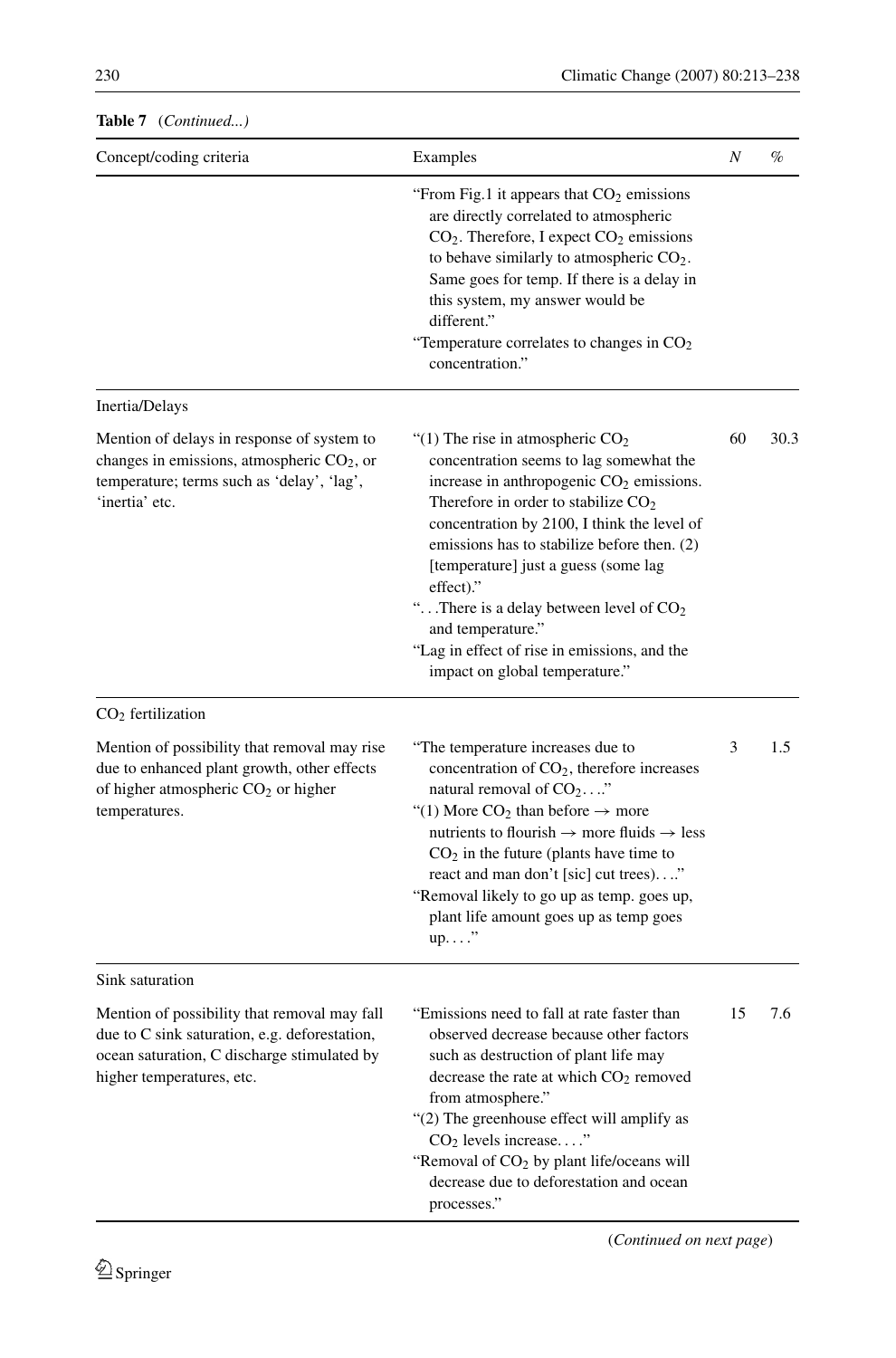| <b>Table 7</b> ( <i>Continued</i> )                                                                                                                                               |                                                                                                                                                                                                                                                                                                                                                                                                            |   |      |
|-----------------------------------------------------------------------------------------------------------------------------------------------------------------------------------|------------------------------------------------------------------------------------------------------------------------------------------------------------------------------------------------------------------------------------------------------------------------------------------------------------------------------------------------------------------------------------------------------------|---|------|
| Concept/Coding Criteria                                                                                                                                                           | Examples                                                                                                                                                                                                                                                                                                                                                                                                   | N | $\%$ |
| Technology                                                                                                                                                                        |                                                                                                                                                                                                                                                                                                                                                                                                            |   |      |
| Indicates belief that technology will enable<br>emissions reductions (e.g. alternative energy<br>sources) or enhance removal (e.g.<br>anthropogenic C capture and sequestration). | "Industries will try to reduce $CO2$<br>emissions"<br>"If we maintain and aid net removal and<br>reduce emissions the concentration will<br>fall as the graph suggests"<br>"As removal techniques improve, efforts to<br>restrict $CO2$ emissions will fail"<br>"Technology can only get better. However,<br>possibly by 2100 we will reach an<br>industrial plateau thus the emission will<br>stabilize." | 9 | 4.5  |

We also coded for mention of biogeochemical processes relevant to climate change. These include natural processes such as  $CO<sub>2</sub>$  fertilization and sink saturation that may enhance or reduce future removal, and technologies such as energy efficiency, alternative energy sources, or carbon capture and sequestration programs that may reduce emissions or enhance removal. Mention of these processes is low  $(1.5\%$  for CO<sub>2</sub> fertilization, 7.6% for sink saturation, and 4.5% for technology), consistent with the hypothesis that subjects relied on pattern matching rather than attempting to reason from physical principles.

## **4 Discussion**

Before discussing the implications we consider alternative explanations for the results. One possibility is that the subjects did not apply much effort because they were not graded on the results. Contrary to many people's intuition, research shows that incentives in judgment and decision-making tasks do not always improve performance, and can sometimes worsen it (Camerer and Hogarth 1999). Explanations for weak or negative effects of incentives include stress and anxiety induced by larger stakes, and failure to explore the space of possibilities when search is costly or time consuming. Whether payment or incentives would alter the results here remains an issue for future research. Note, however, that members of the public are neither graded nor paid based on their understanding of the climate. There is little incentive for people to learn about climate change other than intrinsic interest or a sense of civic responsibility.

Another possibility is that the task presented to subjects may bias them towards use of pattern matching. The description includes graphs showing the evolution of anthropogenic emissions, atmospheric  $CO<sub>2</sub>$ , and global mean temperature from 1850 through 2000 (Fig. 1A). All three variables rise over this time horizon, and the correlations among them may induce people to use pattern-matching rather than stock-flow reasoning. The information provided in the description is typical of many presentations on climate change. Both scientific reports and popularized accounts, including the IPCC Summary for Policymakers, commonly include graphs of emissions, GHG concentrations, and temperature changes, often over even longer time horizons (e.g., the proxy records from the Vostok and Dome C ice cores).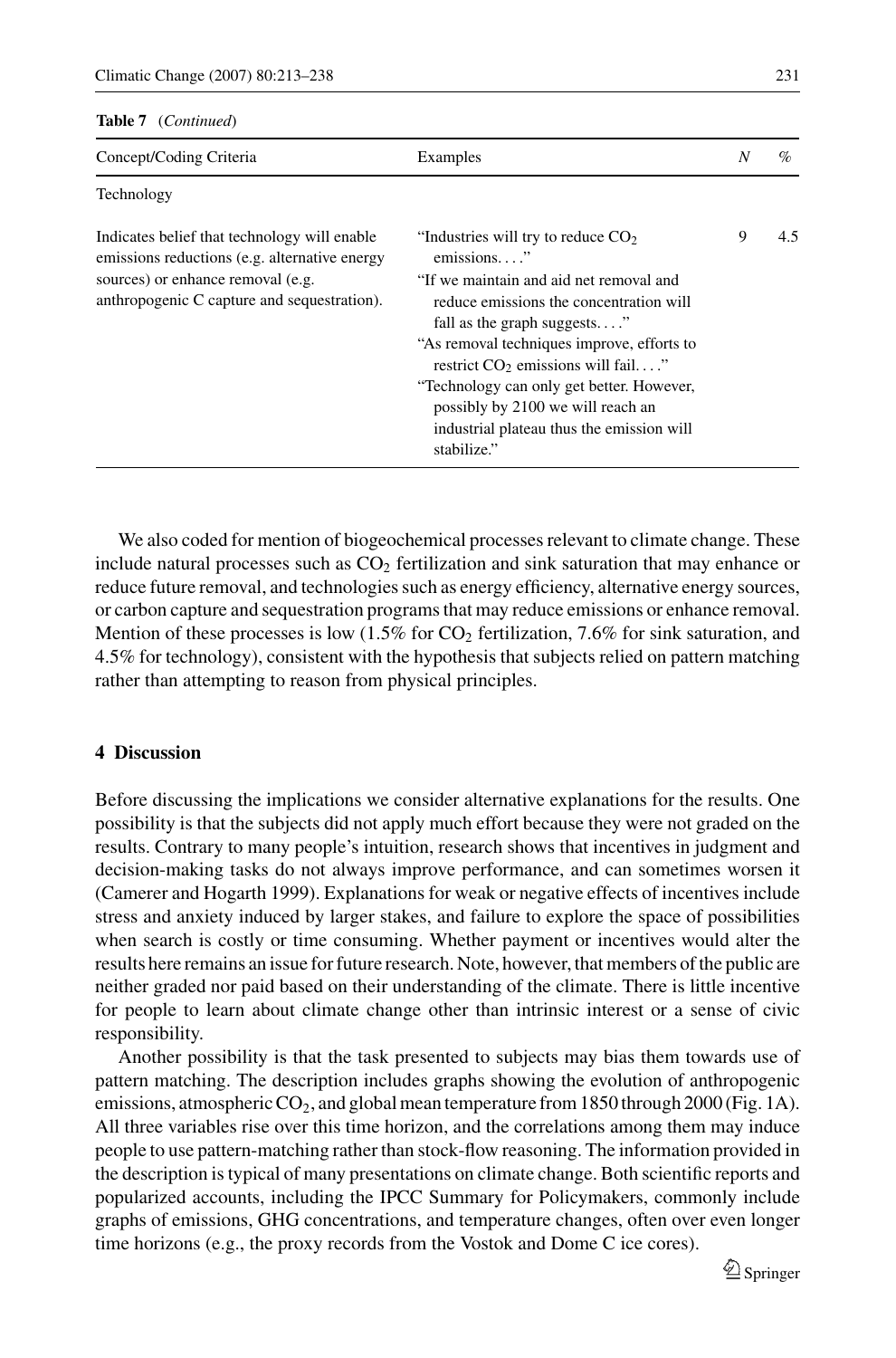|                     | (1)                                   |                  | (2)                       |                               | (3)                                          |   | (4)                        |          | (5)          |
|---------------------|---------------------------------------|------------------|---------------------------|-------------------------------|----------------------------------------------|---|----------------------------|----------|--------------|
|                     |                                       |                  |                           |                               | Final net emissions $E_{\text{net}} = E - R$ |   |                            |          | Stock/flow   |
|                     | Mean absolute<br>final net emissions, |                  | $E_{\text{net}} > \delta$ |                               | $E_{\text{net}}=0\pm\delta$                  |   | $E_{\text{net}} < -\delta$ |          | consistency? |
| $CO2$ in 2100 (ppm) | $ E - R $ (GtC/yr)                    | $\boldsymbol{N}$ | $\%$                      | N                             | $\%$                                         | N | $\%$                       | N        | $\%$         |
| 400                 | 5.1                                   | 20               | 80                        | 2                             | 8                                            | 3 | 12                         | 2        | 8            |
| 340                 | 2.9                                   | 22               | 76                        | $\mathfrak{D}_{\mathfrak{p}}$ | 7                                            | 5 | 17                         | $\Omega$ | $\Omega$     |
| Total               | 3.9                                   | 42               | 78                        | 4                             | 7                                            | 8 | 15                         | 2        | 4            |

**Table 8** Impact of exposure to graphs of historic data on pattern matching and conformance with mass balance principles. An additional 68 subjects were presented with the ER condition, but with the graphs of historic emissions, CO<sub>2</sub> concentration, and global mean temperature shown in Fig. 1A deleted. Compare to Table 5. Note that 14 subjects did not provide estimates of both emissions and removal, yielding 54 useable responses.

Nevertheless, it is possible that the graphical presentation of the historic data predisposes people to use pattern matching instead of stock-flow reasoning. We tested this possibility by creating a version of the task in which we deleted the graphs shown in Fig. 1A, along with reference to them in the description. All other aspects of the task remained unchanged. We administered the modified task to sample of 68 mid-career managers enrolled in a full-time executive MBA program at the MIT Sloan School of Management. The participants had more business experience than most in the original dataset, but otherwise were demographically similar. The protocol for the task was the same (voluntary participation, in-class administration with 10 min allowed, random assignment to the 400 or 340 ppm scenario). We used the Emissions and Removal condition since it allows direct assessment of subjects' conformance to conservation of mass. Results show strong evidence of pattern matching and widespread violations of conservation principles (Table 8). Absolute net emissions, |*E*−*R*|, which must be zero in 2100 in both scenarios, averaged 5.1 GtC/year in the 400 ppm case and 2.9 GtC/year in the 340 ppm case, a significant difference ( $p = 0.01$ ). Fully 96% violated conservation of mass, and 93% fail to conform to the equilibrium condition that  $E = R$  when atmospheric  $CO<sub>2</sub>$  is constant. As in the original sample, the large majority, 78%, assert that atmospheric CO2 can be stabilized while emissions continuously exceed removal. We hypothesize that the pattern matching heuristic is so commonly used, and knowledge of stock-flow relationships is so weak, that graphical presentation of the data is not needed to trigger it.

Performance might also improve if subjects were given more time or more extensive data and background on climate dynamics. The information provided to subjects was drawn from the IPCC's Summary for Policymakers, a document intended for nonscientists. The description explicitly cites the rate at which natural processes remove  $CO<sub>2</sub>$  from the atmosphere, providing cues designed to increase the salience of the stock-flow relationship between emissions and atmospheric  $CO<sub>2</sub>$  levels. Few used this information effectively – only one quarter of subjects' written descriptions mention mass balance. The large majority either ignored the stock-flow cues in the task description or used that information incorrectly. Most relied on pattern matching, with 58% incorrectly asserting emissions can rise above current rates when atmospheric  $CO<sub>2</sub>$  rises to 400 ppm, and 78% asserting emissions will fall when atmospheric  $CO<sub>2</sub>$  falls. Pattern matching leads people to violate fundamental conservation laws: only 16% provide emissions and removal trajectories consistent with mass balance requirements.

We hypothesize that typical media reports and other information conditioning public views of climate change (e.g., through television, the internet, and print media) are less demanding  $\bigcirc$  Springer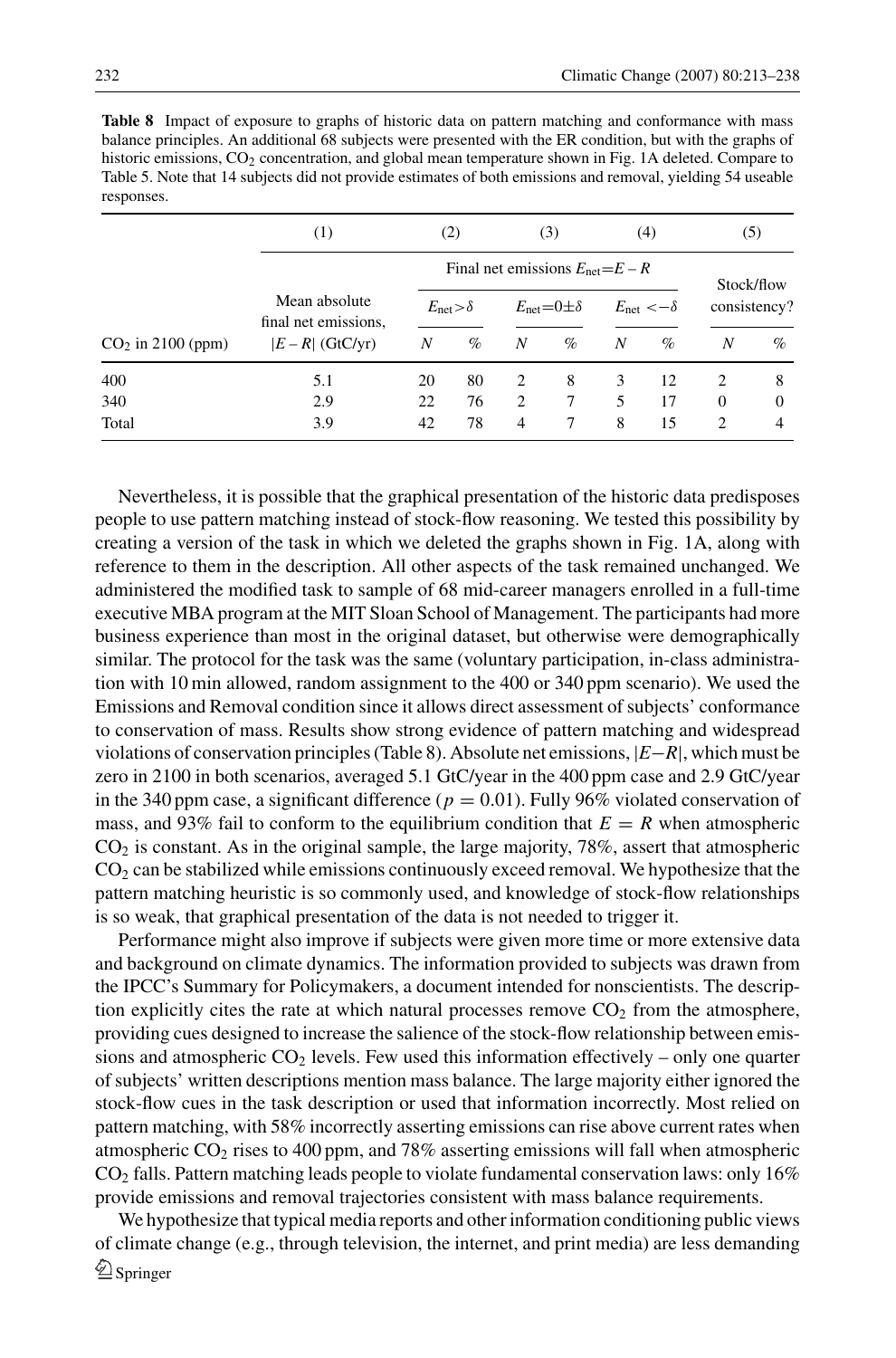of attention and effort than the experimental context here. Most information available to the public does not describe the relevant data or stock-flow structures. The data presentation, time available, and setting in our experiment favor good performance compared to the naturalistic context in which people are exposed to information on climate change. Further, the subjects were highly educated compared to the general public, particularly in science and mathematics.

An evolutionary perspective may shed light on why pattern matching dominates stockflow reasoning. Decision-making consumes scarce time and cognitive resources. Selection pressures favor the evolution of "fast and frugal" heuristics that "are successful to the degree they are ecologically rational, that is, adapted to the structure of the information in the environment in which they are used ..." (Gigerenzer et al. 1999; vii; Payne et al. 1993 document many examples and review the extensive literature). The overwhelming majority of everyday experience involves simple systems where cause and effect are closely related in time and space, time delays are short, and information cues are highly correlated. The water in the teakettle boils and the whistle sounds; eating certain mushrooms is quickly followed by illness. The ability to detect correlations among cues in the environment is highly rewarded, and people's judgments about causal relationships are strongly conditioned by proximity and covariation (Einhorn and Hogarth 1986).

In contrast, it is not necessary to understand stocks and flows to fill a bathtub – the water accumulates "automatically." It is far more efficient to watch the water in the tub and shut off the tap when it reaches the desired level – a simple, effectively first-order negative feedback process. For a wide range of everyday tasks, people have no need to infer how flows relate to stocks – it is better to simply wait and see how the state of the system changes, and then take corrective action. Wait-and-see is therefore a valuable heuristic in common tasks with low dynamic complexity, where delays are short, outcome feedback is unambiguous and timely, opportunities for corrective action are frequent, and the costs of error are small (Hogarth 1981). None of these conditions hold in dynamically complex systems like the climate, where there are multiple positive and negative feedbacks, delays between actions and impacts are long, outcome feedback is ambiguous and delayed, many actions have irreversible consequences, and the costs of error are potentially large.

Some in the scientific community may argue that poor public understanding of climate dynamics is unimportant because climate change policy should be informed by scientific expertise. Policymakers should use the best available scientific understanding to determine the optimal response to the risks of climate change, given societal goals. However, reducing GHG emissions enough to stabilize atmospheric GHG concentrations requires changes in technology, energy prices, business practices, consumer behavior, and other activities affecting people's daily lives. When people do not understand the basis for proposed policies, when the best available science conflicts with "common sense" suggested by existing mental models, they are unlikely to adopt appropriate policies or generate political support for legislation to implement them (Bostrom et al. 1994; Read et al. 1994; Morgan et al. 2002). For example, the benefits of seat belts, motorcycle helmets, and childhood vaccinations are well supported by scientific evidence, yet legislation mandating their use took decades. Citizen groups campaign actively against many of these policies, and compliance remains spotty (e.g., US Freedom Foundation 2005; Jansen et al. 2003; Feudtner and Marcuse 2001). The connection between actions and outcomes in these cases is far simpler than the connection between GHG emissions and climate change.

When policy implementation depends on widespread citizen understanding and behavior change, risk communication is as important as risk assessment (Morgan et al. 2002; Slovic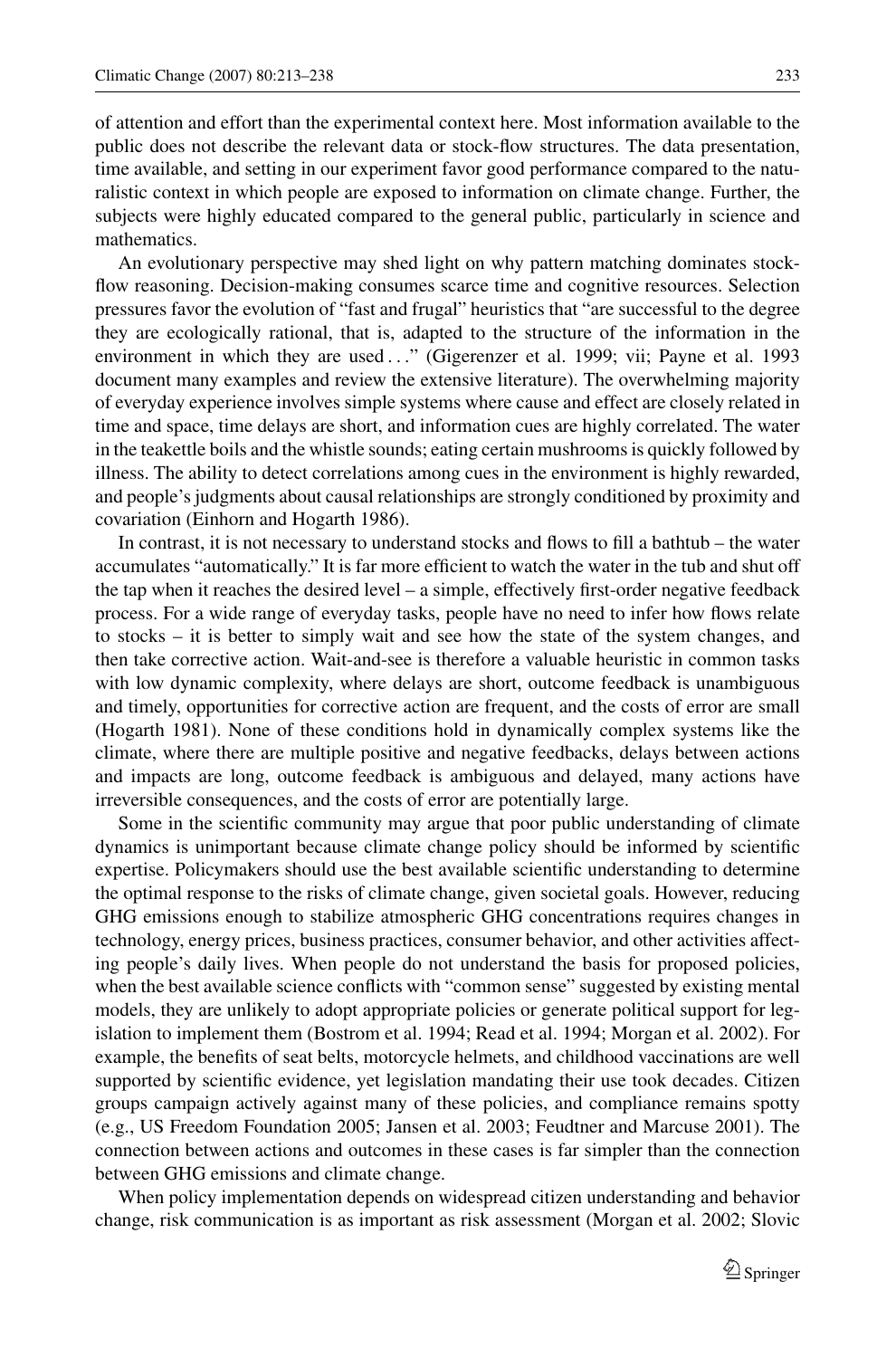2000). There are implications for education, for risk communication about climate change, and for the policy process.

## 4.1 Education

Perhaps people understand stock-flow relationships but are unable to apply their knowledge to climate change due to inadequate background knowledge of climate and GHGs. If true, education about the sources of GHGs, the biogeochemical cycles that regulate them, and their role in radiative forcing would overcome the problems observed here. Studies provide ample evidence that members of the general public are ill-informed about science in general, and climate change in particular (Kempton 1997; Sturgis and Allum 2004). Researchers documenting such deficits call for greater education (e.g., Bord et al. 2000). While surely needed, such education is not sufficient. Prior research shows pattern matching and violations of conservation principles are prevalent in much simpler contexts requiring no specialized background knowledge, for example, filling a bathtub. Booth Sweeney and Sterman (2000) presented subjects from the same elite university population with a picture of a bathtub and graphs showing the inflow to and outflow from the tub. Extremely simple patterns for the inflow and outflow were used, for example, a constant outflow and piecewise linear change in the inflow (a sawtooth pattern). More than half violate the most basic stock-flow relationships, for example, failing to show that the water level rises when inflow exceeds outflow, and falls when outflow exceeds inflow. Better information on climate or the carbon cycle is unlikely to overcome weak knowledge of stocks and flows and consequent violations of conservation laws in intuitive assessments of policies to address climate change.

Pattern matching and violation of conservation principles lead people to underestimate the emissions reductions required to stabilize atmospheric GHG concentrations and reduce net radiative forcing. These flawed mental models support the belief that it is best to wait and see if further warming will be harmful before supporting action. The subjects in our experiment may sincerely believe that wait-and-see policies are a prudent response to the risks, though such policies ensure that climate change would continue long after emissions reductions are undertaken. Misconceptions of stocks and flows may be an important part of the explanation for the contradiction between the public's avowed desire to limit climate change while simultaneously arguing for wait-and-see policies that ensure the anthropogenic contribution to climate change continues to grow. The pervasive violation of these physical principles stands in contrast to the common explanation that people oppose stronger actions to cut emissions because they are short-sighted and self-interested, discounting the future at high rates. Rather, people may simply, but erroneously, believe that stabilizing emissions quickly stabilizes the climate.

#### 4.2 Communication and the policy process

It would be naïve to suggest that educating the public about stocks and flows would somehow cause people to suddenly support emissions reductions consistent with their avowed desire to limit the risks of harmful climate change. Successful implementation of policies based on the best available science is a process of knowledge diffusion and social change, a process involving word of mouth, imitation of trusted authority figures and respected elites, media influence, and emotions, not only rational judgments of costs and benefits (Kempton 1993; Kempton et al. 1995; Kasemir et al. 2000; Slovic 2000; Stoll-Kleemann et al. 2001; Meijnders et al. 2001; Moser and Dilling 2004). Contextual factors such as people's social background,  $\mathcal{Q}_{\text{Springer}}$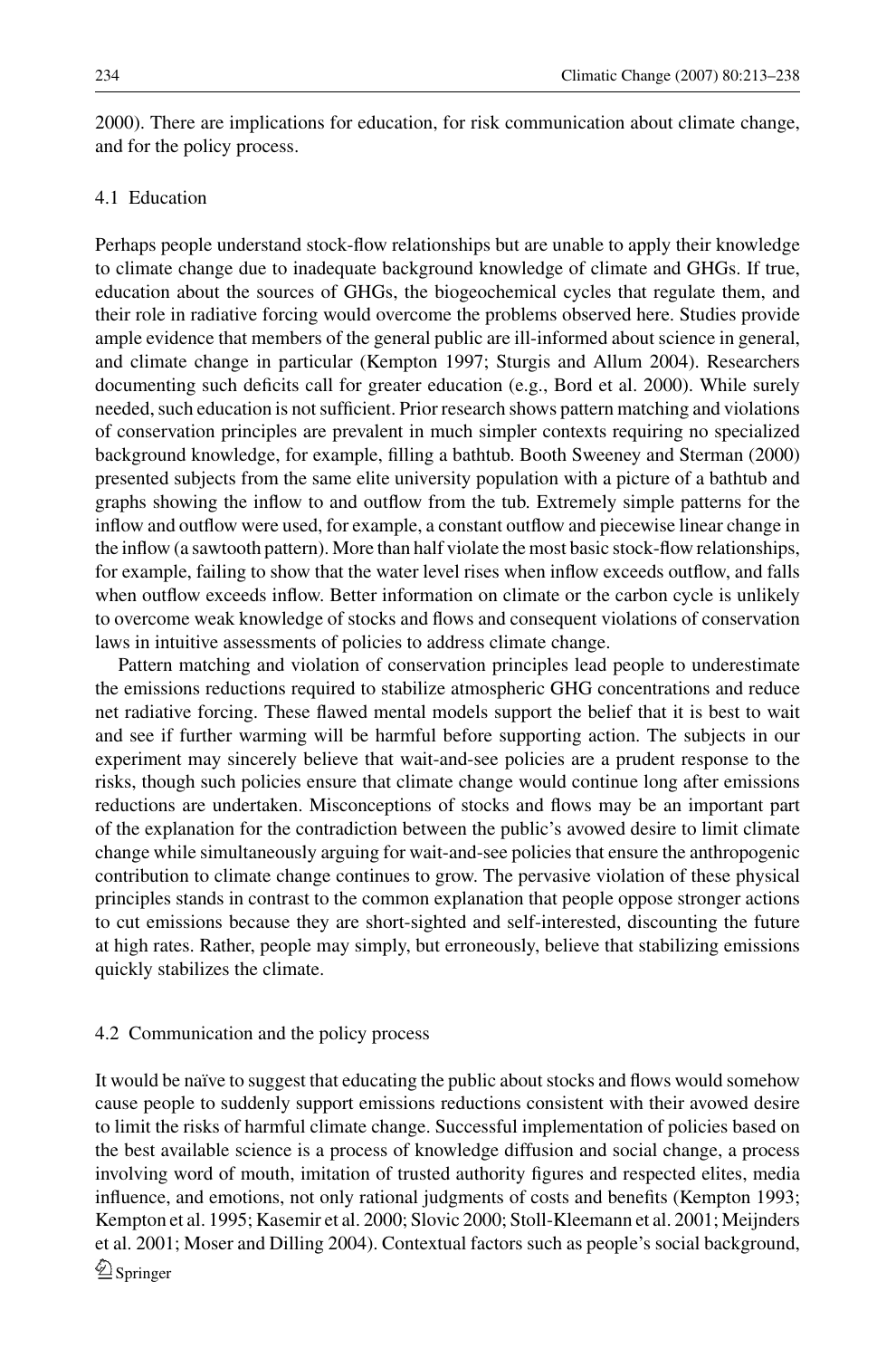religious beliefs, and political orientation are, along with their education, important predictors of attitudes towards science and science policy issues (O'Connor et al. 2002; Sturgis and Allum 2004).

Adoption and diffusion are facilitated when innovations and new policies are simple, easy to test, have clear advantages over alternatives, and where costs and benefits are quickly and easily observed (Rogers 2003). Climate change ranks poorly on all these dimensions: it is complex, policies are difficult to test, and the benefits of emissions reductions are delayed and ambiguous. When people cannot readily assess costs and benefits for themselves, and when they are unable to interpret the best available scientific evidence, imitation of elite reference groups, word of mouth, media and marketing play stronger roles in opinion and behavior change. Are these sources of information reliable? Our results suggest that significant misperceptions of basic climate dynamics are prevalent even among highly educated adults. These individuals are demographically similar to influential leaders in business, government, and the media, though perhaps more highly trained in mathematics and science than most. Indeed, many of the subjects in our study will later take leadership roles in business and other institutions with significant potential impact on policy formation and adoption. Overcoming misperceptions of climate change and violations of conservation laws in the judgments of these potentially influential groups may have high leverage in catalyzing changes in public attitudes and behavior.

Effective risk communication strategies are tailored to suit the mental models of the audience, as Morgan et al. (2002, p. 19) pointedly argue:

"Rather than conduct a systematic analysis of what the public believes and what information they need to make the decisions they face, communicators typically ask technical experts what they think people should be told.... Those passing judgment may know very little about either the knowledge or the needs of the intended audience. Under such conditions, it is not surprising that audiences often miss the point and become confused, annoyed, or disinterested. If the communicators feel that they have done everything that is expected of them, they may conclude that their audience was responsible for the communications failure."

Most scientific and popularized accounts of climate change, including the IPCC's Summary for Policymakers, do not present the fundamental stock-flow relationships among emissions, removal, GHG concentrations, radiative forcing, and temperature in ways the highly educated subjects here, much less the public at large, can understand. The language of the SPM and similar accounts is highly technical, requiring knowledge of terms such as  $CO<sub>2</sub>$ , gigatons of carbon equivalents, ppm, radiative forcing, albedo, and so on. Overwhelmed by technical detail, people's mental models lead them to rely on pattern matching and correlations rather than stock-flow reasoning. Effective communication about climate change should help people understand these relationships in familiar terms. Pictures of stock-flow structures as bathtubs with tap and drain have proven effective in fostering greater understanding and policy change in a number of settings, from automobile leasing to the war on drugs (e.g., Sterman 2000, ch. 2.2, 6, 7). The prevalence of basic misconceptions about stocks and flows among the highly educated subjects we tested suggests the climatology community should consider similar representations in communications designed for both the public and policymakers. As an example, an interactive simulator to help people understand stocks and flows is available online, along with the questions used in this experiment (http://web.mit.edu/jsterman/www/GHG.html).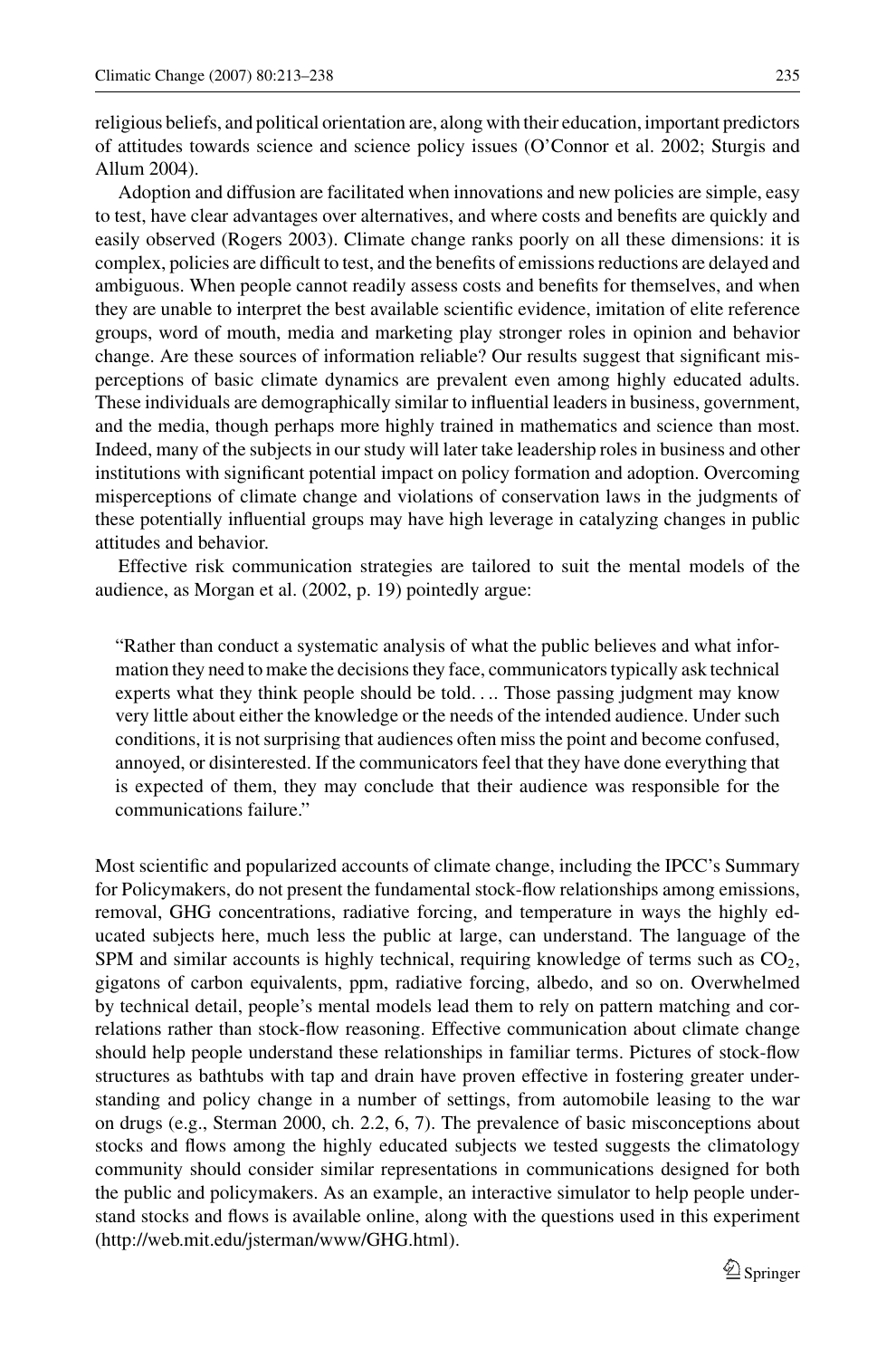#### **5 Conclusion**

In democracies, public opinion constrains the ability of governments to implement policies consistent with the best available scientific knowledge. Successful implementation of policies to address problems such as climate change requires "broader public understanding of the need to limit carbon dioxide emissions ... and an approach to public communication, regulation, monitoring, and emergency response that is open and respectful of public concerns" (Palmgren et al. 2004, p. 6449).

We carried out experiments to assess whether highly educated adults understand basic processes affecting the climate, specifically, the relationship between atmospheric GHG concentrations and flows of greenhouse gases into and out of the atmosphere. Though the subjects, graduate students at MIT, were highly educated, particularly in mathematics and the sciences, results showed widespread misunderstanding of mass balance principles and the concept of accumulation. Instead, most subjects relied on pattern matching to judge climate dynamics. The belief that emissions, atmospheric  $CO<sub>2</sub>$ , and temperature are correlated leads to the erroneous conclusion that a drop in emissions would soon cause a drop in  $CO<sub>2</sub>$ concentrations and mean global temperature. Mean surface temperature keeps rising as long as radiative forcing (minus net heat transfer to the deep ocean) is positive, even if atmospheric  $CO<sub>2</sub>$  – and hence net forcing – falls. Atmospheric  $CO<sub>2</sub>$  keeps rising even as emissions fall – as long as emissions exceed removal. Because emissions are now roughly double net removal, stabilizing emissions near current rates will lead to continued increases in atmospheric  $CO<sub>2</sub>$ .

In contrast, most subjects believe atmospheric  $CO<sub>2</sub>$  can be stabilized by stabilizing emissions at or above current rates, and while emissions continuously exceed removal. Such beliefs – analogous to arguing a bathtub filled faster than it drains will never overflow – support wait-and-see policies, but violate basic laws of physics. People of good faith can debate the costs and benefits of policies to mitigate climate change, but policy should not be based on mental models that violate the most fundamental physical principles. The results suggest the scientific community should devote greater resources to developing public understanding of these principles to provide a sound basis for assessment of climate policy proposals.

**Acknowledgements** We thank the Project on Innovation in Markets and Organizations at the MIT Sloan School of Management for financial support. We thank seminar participants at Carnegie Mellon University, Cornell, the Fletcher School at Tufts University, the Max Planck Institute of Meteorology–Hamburg, MIT, Stanford, the University of Pennsylvania, the University of Wisconsin, and Nazli Choucri, Steve Connors, Tom Fiddaman, Jonathan Foley, Klaus Hasselmann, Howard Herzog, Jack Homer, Henry Jacoby, Jochem Marotzke, William Moomaw, Colin Prentice, Nelson Repenning, John Reilly, Jorge Sarmiento, Anjali Sastry, Stephen Schneider, Larry Wein, and anonymous referees for helpful comments.

#### **References**

- Alley R, Marotzke J, Nordhaus W, Overpeck J, Peteet D, Pielke R, Pierrehumbert R, Rhines P, Stocker T, Talley L, Wallace J (2003) Abrupt climate change. Science 299:2005–2010
- Axelrod R (1976) The Structure of Decision: The Cognitive Maps of Political Elites. Princeton University Press, Princeton
- Betts R (2000) Offset of the potential carbon sink from boreal forestation by decreases in surface albedo. Nature 408:187–190
- Booth Sweeney L, Sterman JD (2000) Bathtub dynamics: initial results of a systems thinking inventory. Syst Dyn Rev 16(4):249–294
- Bord R, O'Connor R, Fisher A (2000) In what sense does the public need to understand global climate change? Public Understanding Sci 9:205–218

 $\mathcal{Q}_{\text{Springer}}$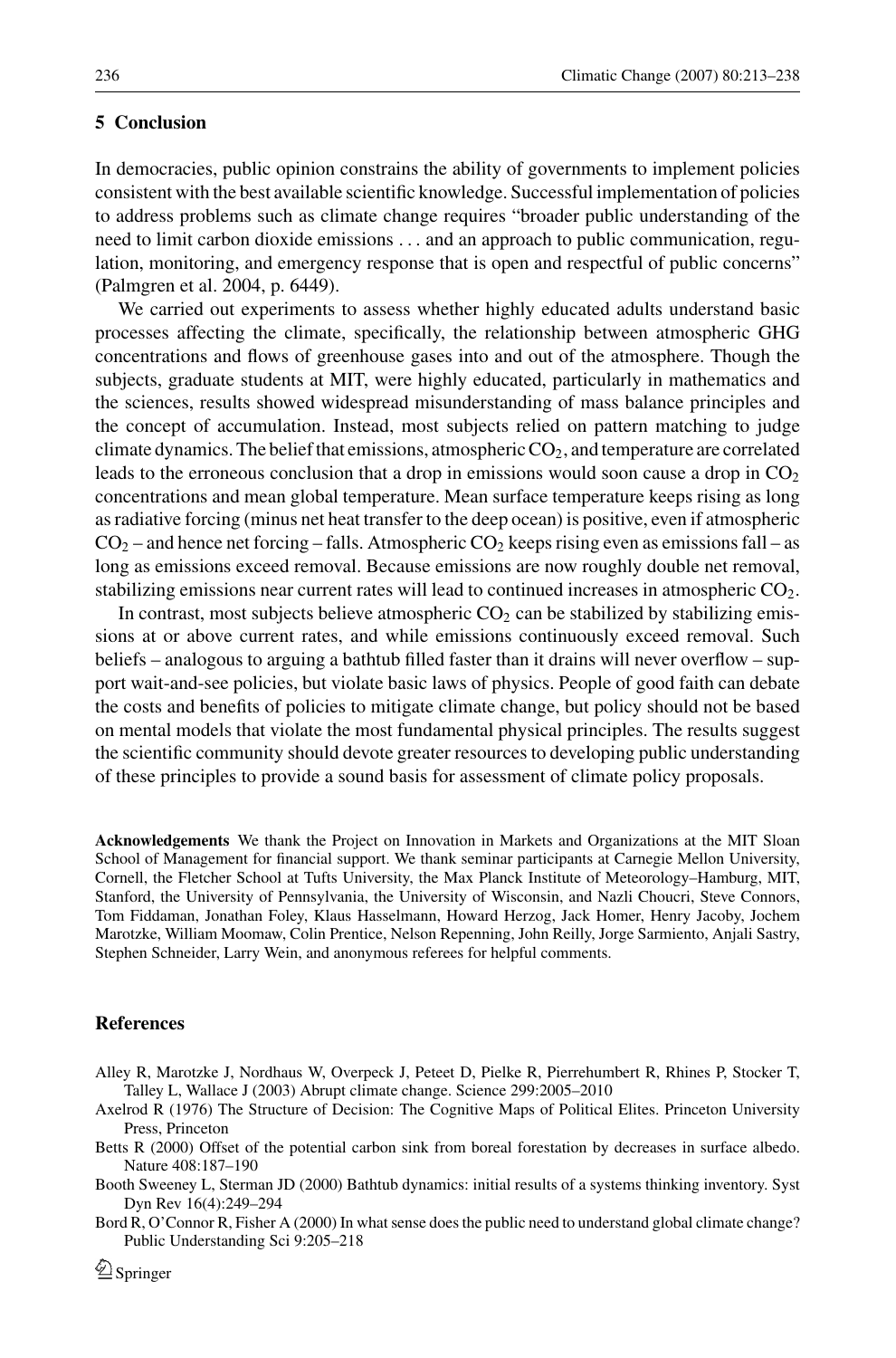Bostrom A, Morgan MG, Fischhoff B, Read D (1994) What do people know about global climate change? Part 1: Mental models. Risk Anal 14(6):959–970

Brechin S (2003) Comparative public opinion and knowledge on global climatic change and the kyoto protocol: The U.S. versus the World? Int J Sociol Soc Policy 23:106–134

Buesseler K, Andrews J, Pike S, Charette M (2004) The effects of iron fertilization on carbon sequestration in the southern ocean. Science 304:414–417

Buesseler K, Boyd P (2003) Will ocean fertilization work? Science 300:67–68

Camerer C, Hogarth R (1999) The effects of financial incentives in experiments: a review and capital-laborproduction framework. J. Risk Uncertainty 19(1–3):7–42

Caspersen J, Pacala S, Jenkins J, Hurtt G, Moorcroft P, Birdsey R (2000) Contributions of land-use history to carbon accumulation in U.S. forests. Science 290:1148–1151

Chisholm S, Falkowski P, Cullen J (2001) Dis-crediting ocean fertilization. Science 294:309–310

Cox P, Betts R, Jones C, Spall S, Totterdell I (2000) Acceleration of global warming due to carbon-cycle feedbacks in a coupled climate model. Nature 408:184–187

Einhorn H, Hogarth R (1986) Judging probable cause. Psychol Bull 99(1):3–19

- Feudtner C, Marcuse E (2001) Ethics and immunization policy: promoting dialogue to sustain consensus. Pediatrics 107(5):1158–1164
- Fiddaman T (2002) Exploring policy options with a behavioral climate-economy model. Syst Dyn Rev 18(2):243–267
- Gentner D, Stevens A (1983) Mental Models. Lawrence Erlbaum Associates, Hillsdale, NJ
- Gigerenzer G, Todd P, et al. (1999) Simple Heuristics that Make us Smart. Oxford University Press, New York Gill R, Polley H, Johnson H, Anderson L, Maherali H, Jackson R (2002) Nonlinear grassland responses to past and future atmospheric  $CO<sub>2</sub>$ . Nature 417:279–282
- Goulden M, Wofsy S, Harden J, Trumbore S, Crill P, Gower S, Fries T, Daube B, Fan S-M, Sutton D, et al. (1998) Sensitivity of boreal forest carbon balance to soil thaw. Science 279:214–217
- Herzog H, Caldeira K, Reilly J (2003) An issue of permanence: assessing the effectiveness of temporary carbon storage. Climatic Change 59:293–310
- Hogarth R (1981) Beyond discrete biases functional and dysfunctional aspects of judgmental heuristics. Psychol Bull 90(2):197–217
- Houghton J, Ding Y, Griggs D, Noguer M, van der Linden P, Dai X, Maskell K, Johnson C (eds) (2001) Climate Change 2001: The Scientific Basis. Cambridge University Press, Cambridge, UK
- House J, Prentice IC, LeQuéré C (2002) Maximum impacts of future reforestation or deforestation on atmospheric CO2. Global Change Biol 8:1047–1052
- Jansen V, Stollenwerk N, Jensen H, Ramsay M, Edmunds W, Rhodes C (2003) Measles outbreaks in a population with declining vaccine uptake. Science 301:804
- Jean-Baptiste P, Ducroux R (2003) Potentiel des méthodes de séparation et stockage du  $CO<sub>2</sub>$  dans la lutte contre l'effect de serre. Comptes Rendus Geoscience 335:611–625
- Johnson-Laird P (1983) Mental Models: Toward a Cognitive Science of Language, Inference, and Consciousness. Cambridge University Press, Cambridge, England
- Kasemir B, Dahinden U, Swartling A, Schüle R, Tabara D, Jaeger C (2000) Citizens' perspectives on climate change and energy use. Global Environ Change 10:169–184
- Kempton W (1997) How the public views climate change. Environment 39(9):12–21
- Kempton W (1993) Will public environmental concern lead to action on global warming? Annu Rev Energy Environ 18:117–145
- Kempton W, Boster J, Hartley J (1995) Environmental Values in American Culture. MIT Press, Cambridge, MA
- Kleinmuntz D, Schkade D (1993) Information displays and decision-processes. Psychol Sci 4:221–227
- Krosnick J, Holbrook A, Visser P (2000) The impact of the fall 1997 debate about global warming on American public opinion. Public Understanding Sci 9:239–260
- Kull S (2001) Americans on the Global Warming Treaty. Program on International Policy Attitudes, www.pipa.org/OnlineReports/GlobalWarming/buenos aires 02.00.html
- Leiserowitz A (2003) American Opinions of Global Warming. University of Oregon Survey Research Laboratory, osrl.uoregon.edu/projects/globalwarm
- Malhi Y, Meir P, Brown S (2002) Forests, carbon and global climate. Philos T Roy Soc A 360:1567–1591
- Meehl GA, Washington WM, Collins WD, et al. (2005) How much more global warming and sea level rise? Science 307:1769–1772
- Meijnders A, Midden C, Wilke H (2001) Role of negative emotion in communication about  $CO<sub>2</sub>$  risks. Risk Anal 21(5):955–966
- Milyukova I, Kolle O, Varlagin A, Vygodskaya N, Schulze E, Lloyd J (2002) Carbon balance of a southern taiga spruce stand in European Russia. Tellus B 54:429–442